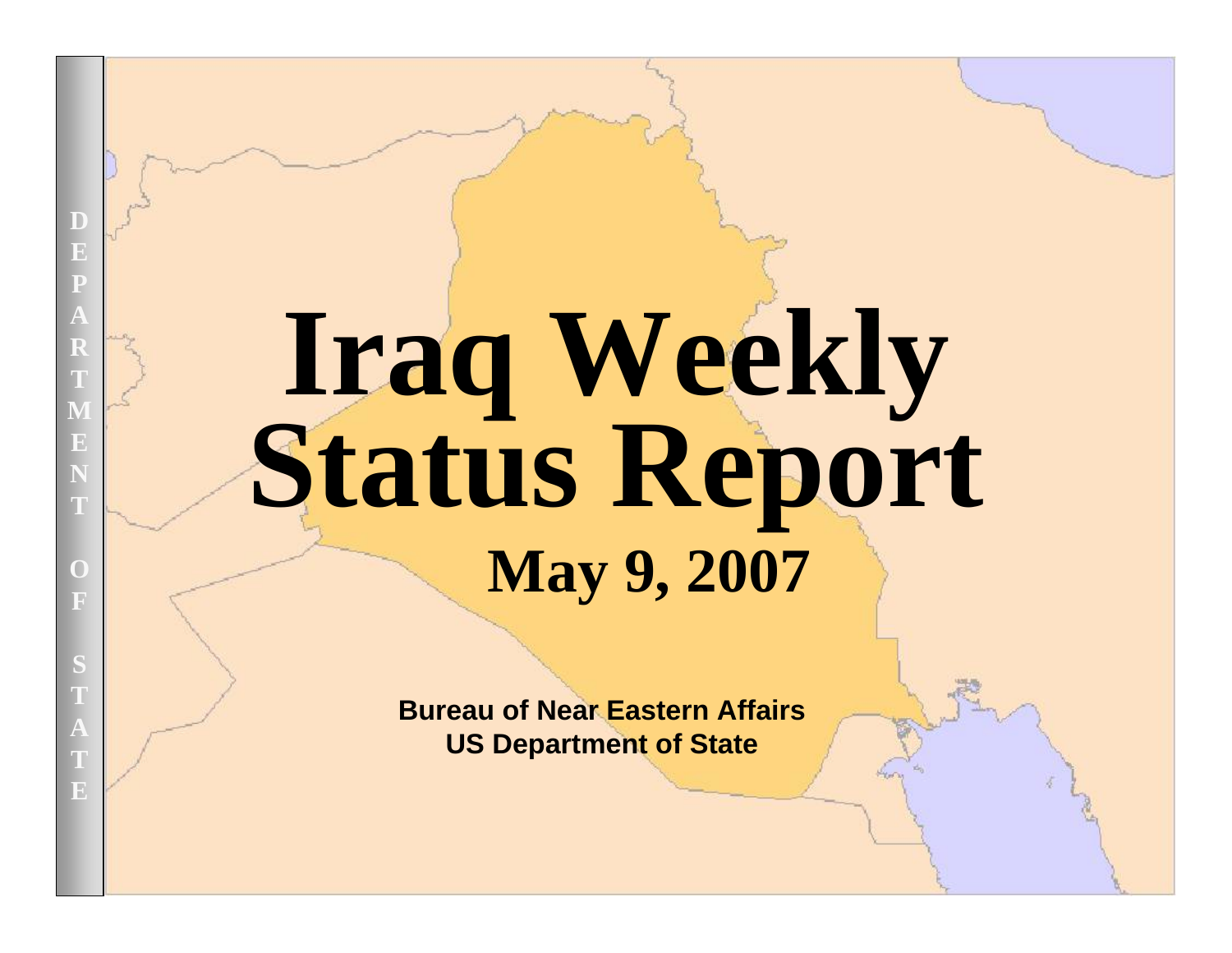### **DEPARTM** $\mathbf{E}$ **NTOFS TATE**

|  | <b>Table of Contents</b> |  |
|--|--------------------------|--|
|--|--------------------------|--|

This report provides weekly updates in the eight key areas identified as pillars of US government policy for victory in Iraq.

| <b>SECTION</b>                                                             | <b>SLIDE</b> |
|----------------------------------------------------------------------------|--------------|
| <b>Highlights</b>                                                          | 3            |
| Defeat the Terrorists and Neutralize the Insurgents<br>1.                  | 5            |
| 2. Transition Irag to Security Self-Reliance                               | 6            |
| <b>Help Iragis to Forge a National Compact for Democratic</b><br>3.        | 8            |
| <b>Government</b>                                                          |              |
| 4. Help Iraq Build Government Capacity and Provide Essential               | 10           |
| <b>Services</b>                                                            |              |
| 5. Help Iraq Strengthen Its Economy                                        | 14           |
| <b>Help Iraq Strengthen the Rule of Law and Promote Civil Rights</b><br>6. | 22           |
| Increase International Support for Iraq<br>7.                              | 23           |
| 8. Strengthen Public Understanding of Coalition Efforts and                | 25           |
| <b>Public Isolation of the Insurgents</b>                                  |              |
| <b>Sources and Contact Information</b>                                     | 26           |
| <b>Notes and Source Citations</b>                                          | 27           |

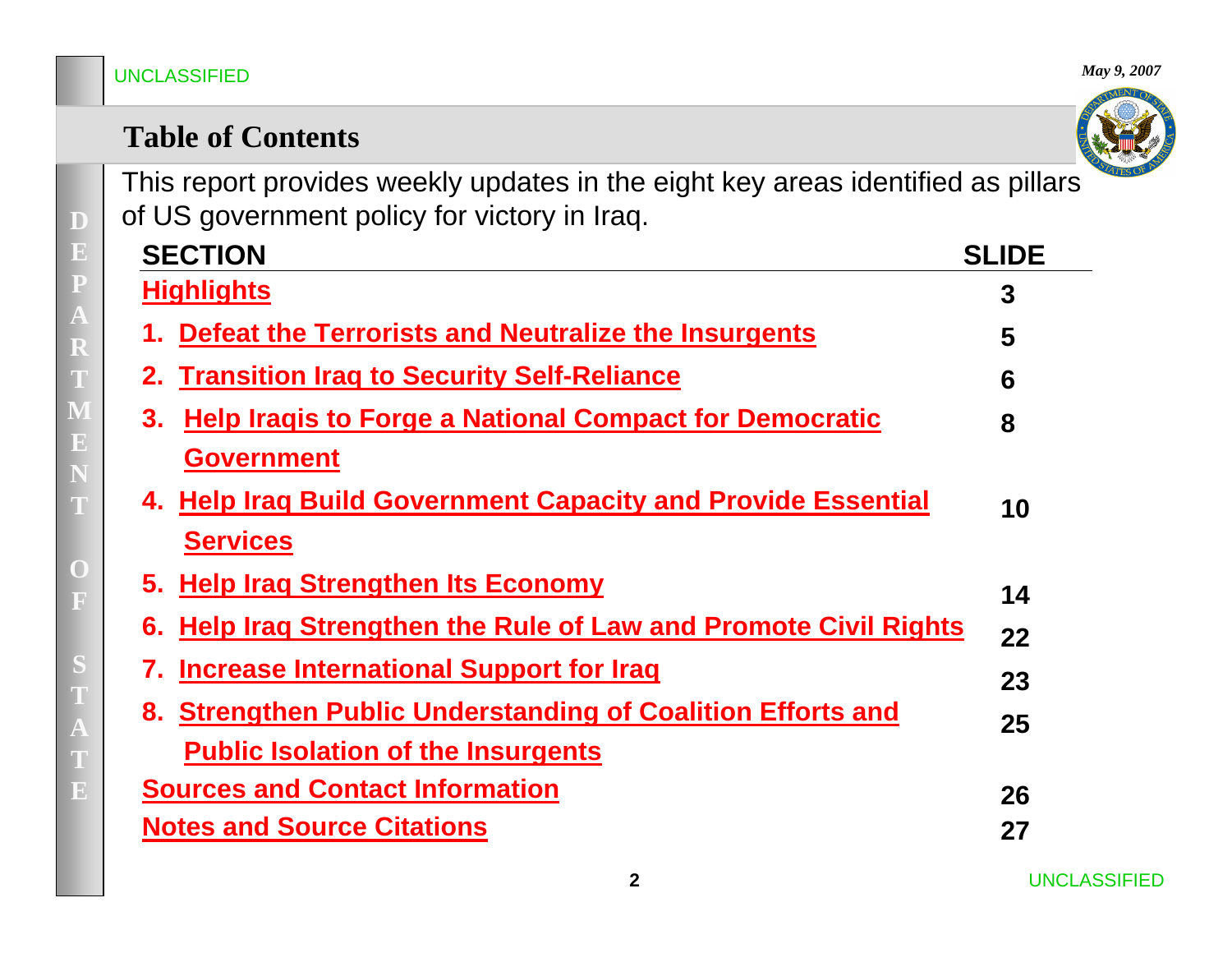### **Highlights**



#### **1. Defeat the Terrorists and Neutralize the Insurgents**

U.S. Navy Rear Admiral Mark Fox, an MNF-I spokesman, said May 2 that although the security situation in Iraq continues to be challenging, there are signs of progress being made in Operation Fardh al-Qanun including: a significant reduction in sectarian murders, increases in the number of weapon stockpiles seized, and increases in actionable tips provided by local citizens. Despite these signs, however, security can ultimately only be achieved by building a loyal, capable, and professional Iraqi Security Force in and around Baghdad. Operation Fardh al-Qanun is intended to improve security in the Baghdad area, providing the time and conditions for the Iraqi government to make progress in economic and political development.

#### **2. Transition Iraq to Security Self-Reliance**

The Taji Regional Training Center, Iraqi Signal School, and Taji Engineer School are now officially run by Iraqi forces, following transition of authority ceremonies at each location May 1.

### **3. Help Iraqis to Forge a National Compact for Democratic Government**

The al-Anbar Provincial Council convened in Ramadi for the first time after nearly a year of meeting in Baghdad, due to the security situation in Ramadi. Provincial Governor Mamoun Sami Rashid al-Awani met with representatives from across al-Anbar to discuss the resolution of major issues in the province, including economic development, improved infrastructure and continued improvements in security.

#### **3** UNCLASSIFIED**4. Help Iraq Build Government Capacity and Provide Essential Services** Completed U.S. Army Corps of Engineers Gulf Region Division (USACE GRD) electrical generation projects have provided an additional 1,420MW of potential generation capacity to Iraq's national grid.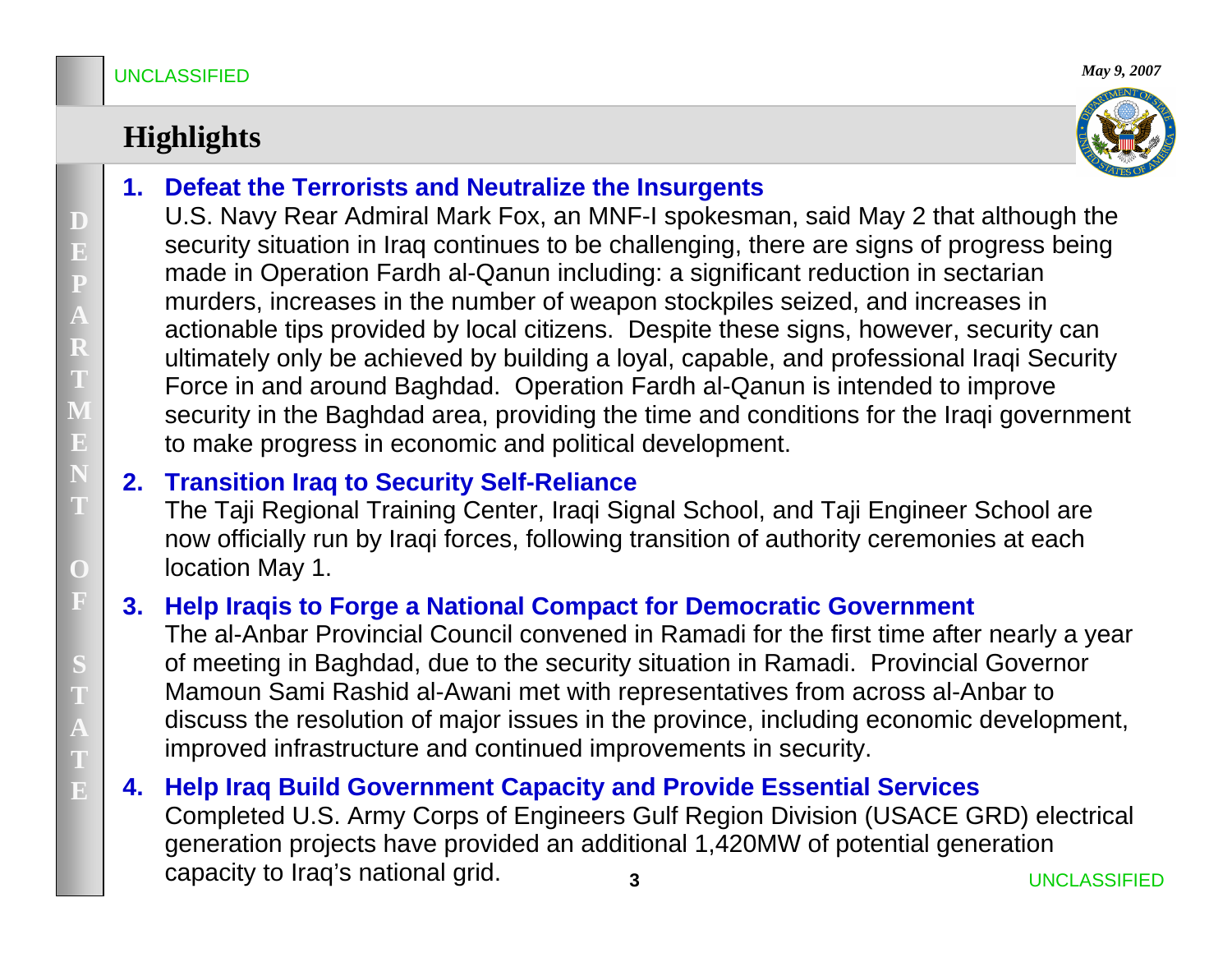### **Highlights**



### **5. Help Iraq Strengthen Its Economy**

At the May 3 International Compact for Iraq meeting held in Sharm al-Shaykh, Egypt, the EU Presidency announced that the EU's financial support for Iraq is anticipated to reach 1.8 billion euros (including grants, debt relief and loans).

#### **6. Help Iraq Strengthen the Rule of Law**

The main administrative body for Iraq's courts, the Supreme Judicial Council, has asked the Iraqi Parliament to revoke immunity for a prominent Sunni lawmaker, possibly clearing the way for his arrest on charges of provoking sectarian violence. If the request is granted, Adnan al-Dulaimi will be the second Iraqi lawmaker to have immunity from prosecution lifted. The first, Mish'an al-Juburi, was a former member of Parliament who was indicted last year on charges of embezzling millions of dollars.

#### **7. International Support for Iraq**

UN Secretary-General Ban Ki-moon co-launched the International Compact with Iraq with Iraqi Prime Minister Nuri al-Maliki in Sharm al-Shaykh, Egypt May 3. The Compact is a five-year national plan that includes benchmarks and mutual commitments from both Iraq and the international community, all with the aim of helping Iraq on the path towards peace, sound governance and economic reconstruction.

#### **8. Strengthen Public Understanding of Coalition Efforts and Public Isolation of the Insurgents**

In the third attack against the radio station in five months, gunmen raided the offices of independent radio Dijlah, killing two employees and wounding five before bombing the building and knocking the station off of the air.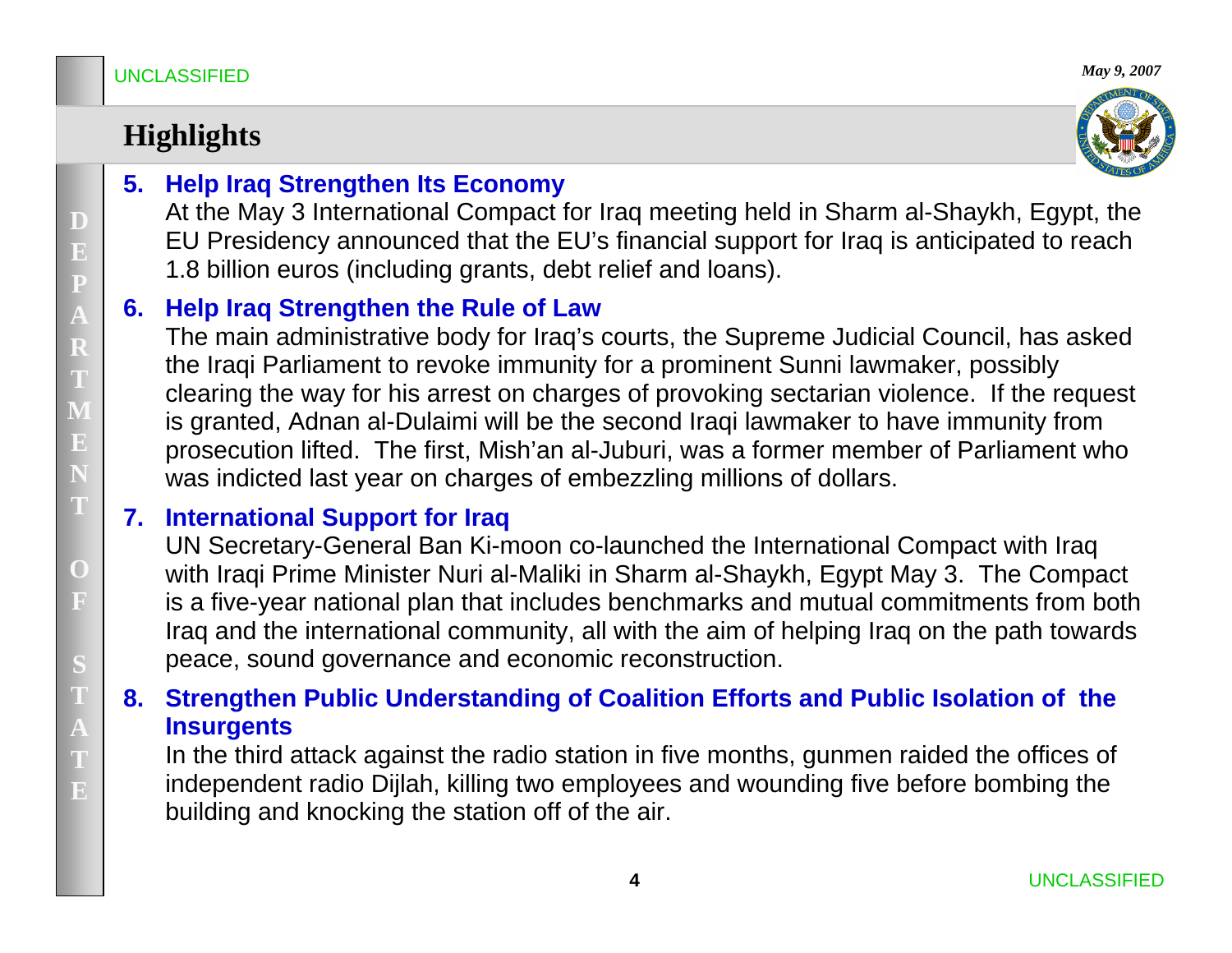#### *May 9, 2007*

### **[1.] Defeat the Terrorists and Neutralize the Insurgency**



#### Operation Fardh al-Qanun:

- U.S. Navy Rear Admiral Mark Fox, a Multi-National Forces-Iraq spokesman, said May 2 that although the security situation in Iraq continues to be challenging, there are signs of progress being made in Operation Fardh al-Qanun including: a significant reduction in sectarian murders, increases in the number of weapon stockpiles seized, and increases in actionable tips provided by local citizens.
	- Despite these signs, however, security can ultimately only be achieved by building a loyal, capable, and professional Iraqi Security Force in and around Baghdad.
	- Operation Fardh al-Qanun is intended to improve security in the Baghdad area, providing the time and conditions for the Iraqi government to make progress in economic and political development.
- • Fox also said that securing Baghdad is the main effort, and Coalition Forces continue to establish joint security stations and combat outposts in the city and surrounding belts. Currently, there are 57 joint security stations and outposts in Baghdad.
- Four out of the five US Army "surge" brigades are now in Iraq, along with two additional U.S. Marine Corps battalions. The remainder of the "surge" combat forces is scheduled to be operating in their areas by mid-June.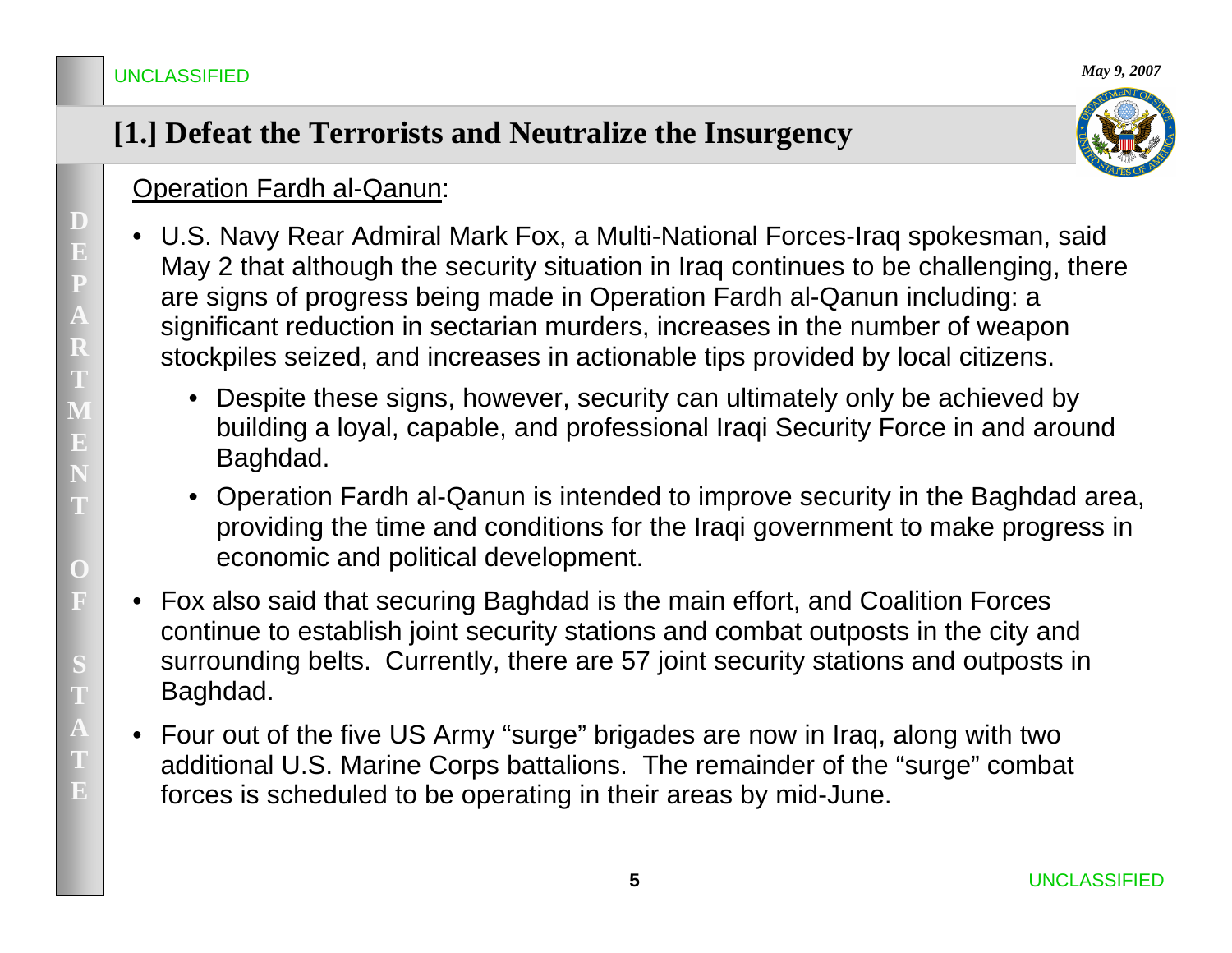### **[2.] Transition to Security Self-Reliance – Iraqi Security Forces**



### **Iraqi Military Takes Charge of Training:**

• The Taji Regional Training Center, Iraqi Signal School, and Taji Engineer School are now officially run by Iraqi forces, following transition of authority ceremonies at each location May 1.

#### Iraqi Air Force Receives Helicopters:

• The Iraqi Air Force received five additional Huey II helicopters May 2. This delivery brings the number of Huey IIs to ten of the scheduled sixteen that will make up the Iraqi Air Force 2nd Squadron's helicopter fleet. In addition to the Huey IIs, the Iraqi Air Force also flies the C-130 transport, Mi-17 helicopters, Cessna Caravans, SAMA Ch2000s, Seabird Aviation Seekers, and Hawker-Beechcraft King Air 350s.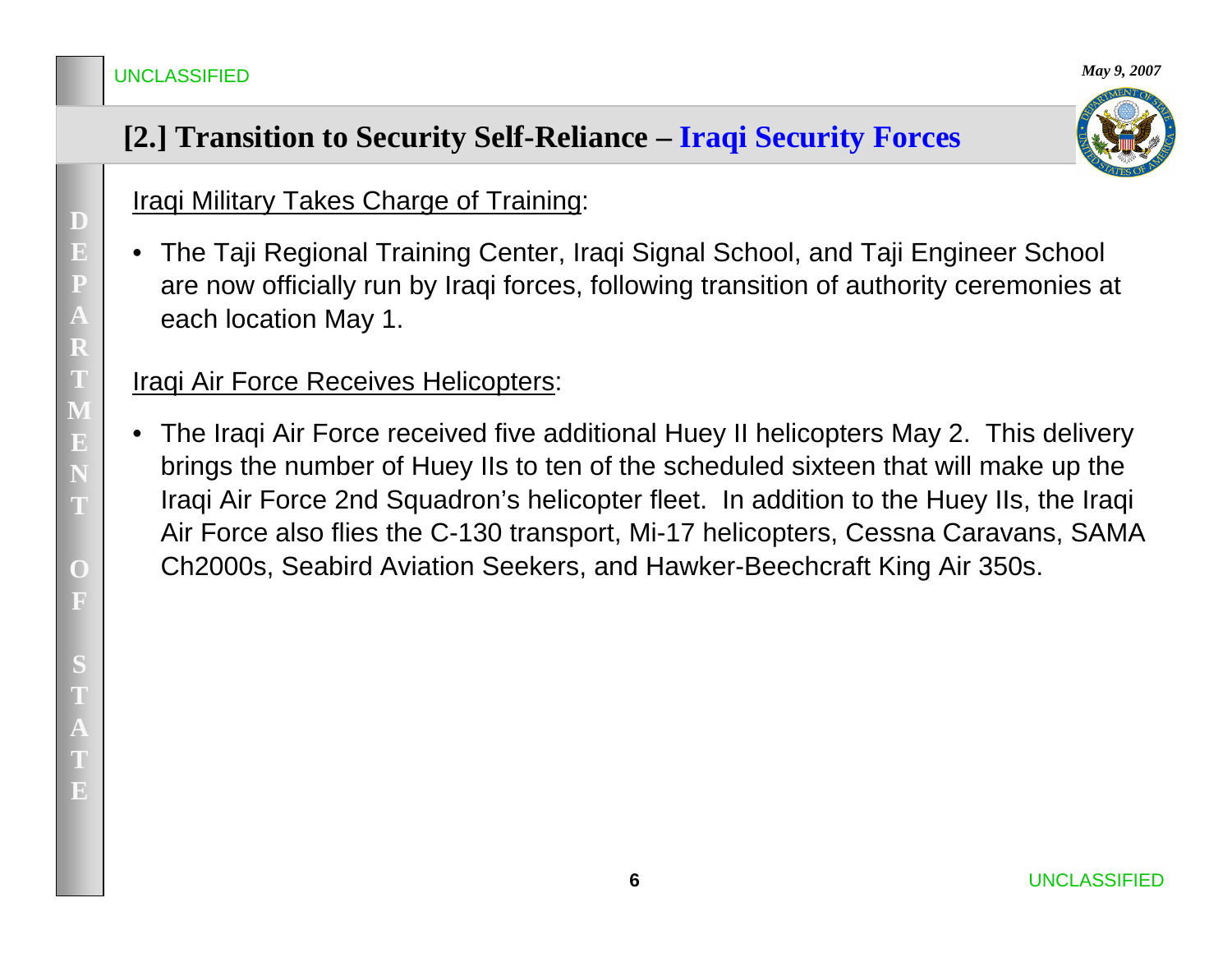#### **[2.] Transition Iraq to Security Self-Reliance – Iraqi Security Forces**



| <b>COMPONENT</b>                  | <b>TRAINED &amp;</b><br><b>EQUIPPED</b> |
|-----------------------------------|-----------------------------------------|
| <b>POLICE</b>                     | ~135,000                                |
| <b>NATIONAL</b><br><b>POLICE</b>  | ~26,300                                 |
| <b>OTHER MOI</b><br><b>FORCES</b> | $~1$ - 32,900                           |
| <b>TOTAL</b>                      | $~194,200**$                            |

### **Ministry of Interior Forces Ministry of Defense Forces**

| <b>COMPONENT</b> | <b>OPERATIONAL</b> |
|------------------|--------------------|
| <b>ARMY</b>      | $~141,000***$      |
| <b>AIR FORCE</b> | $-900$             |
| <b>NAVY</b>      | $-1,100$           |
| <b>TOTAL</b>     | $~143,000**$       |

**Total Trained & Equipped ISF:**

**~337,200\*\*\*\***

**\* Ministry of Interior Forces: Unauthorized absence personnel are included in these numbers**

**\*\* Ministry of Defense Forces: Unauthorized absence personnel are not included in these numbers \*\*\* Army numbers include Special Operations Forces and Support Forces**

**\*\*\*\* Does not include the approximately 144,000 Facilities Protection Service personnel working in 27 ministries**

Data as of May 9, 2007 (updated bi-weekly by DOD)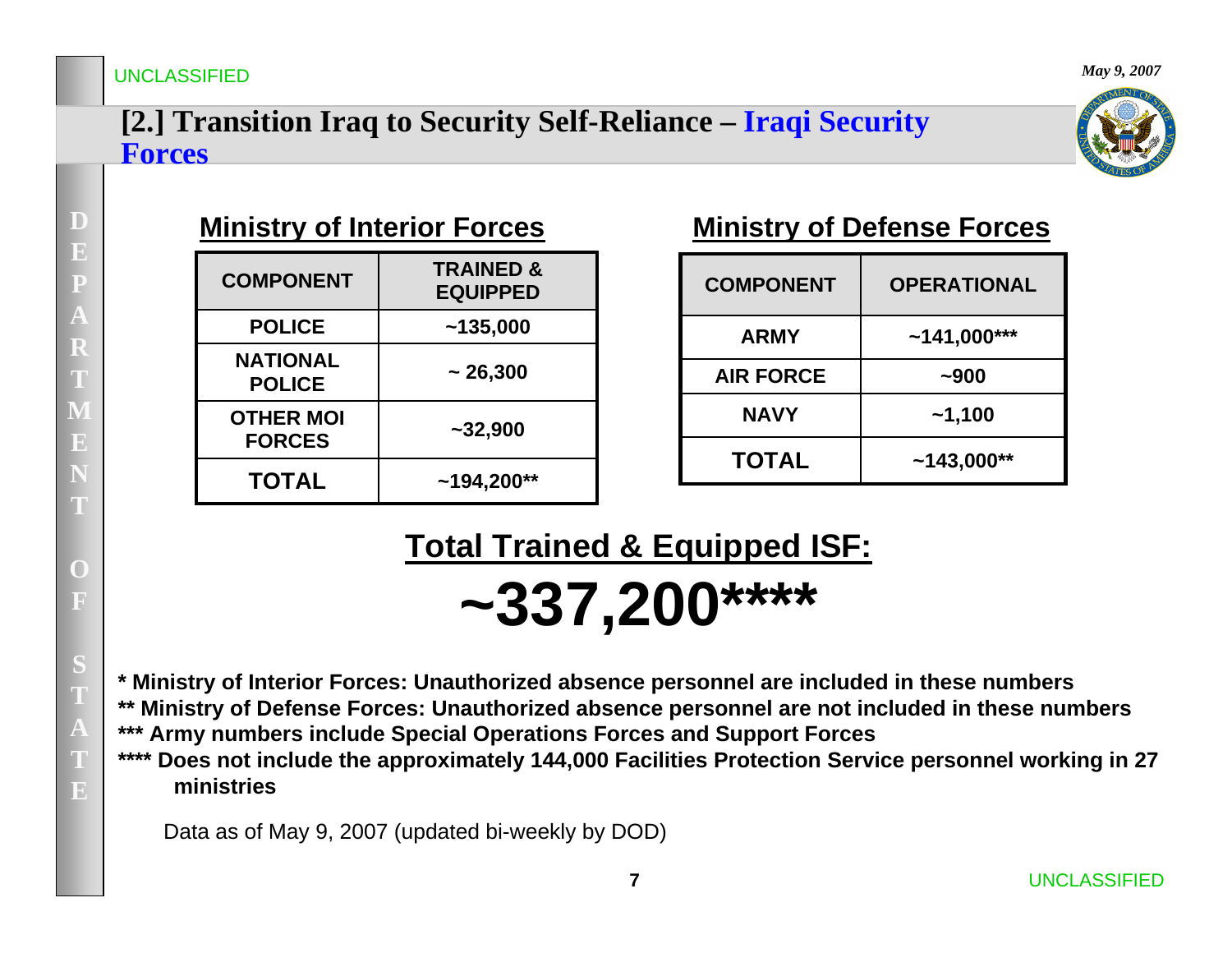#### **[3.] Help Iraqis to Forge a National Compact for Democratic Government – Developments**



Committee to Submit Draft Constitutional Reforms:

• Members of the Constitutional Review Committee established to reform Iraq's constitution said May 8 that they hoped to submit recommendations to parliament next week, a major step towards meeting a political benchmark Washington has set for Baghdad.

### Iraqi Leaders Meet Over Threats to Quit Government:

• Iraq's Sunni Arab Vice President, Tariq al-Hashimi, met with Iraqi Prime Minister Nuri al-Maliki to ease tensions over threats that the entire Sunni bloc could pull out of the government. Hashimi had claimed that he would pull the Iraqi Accord's 44 Parliamentarians out of the Maliki "national unity" government if Shia militias are not disarmed and revisions to the constitution do not begin by May 15.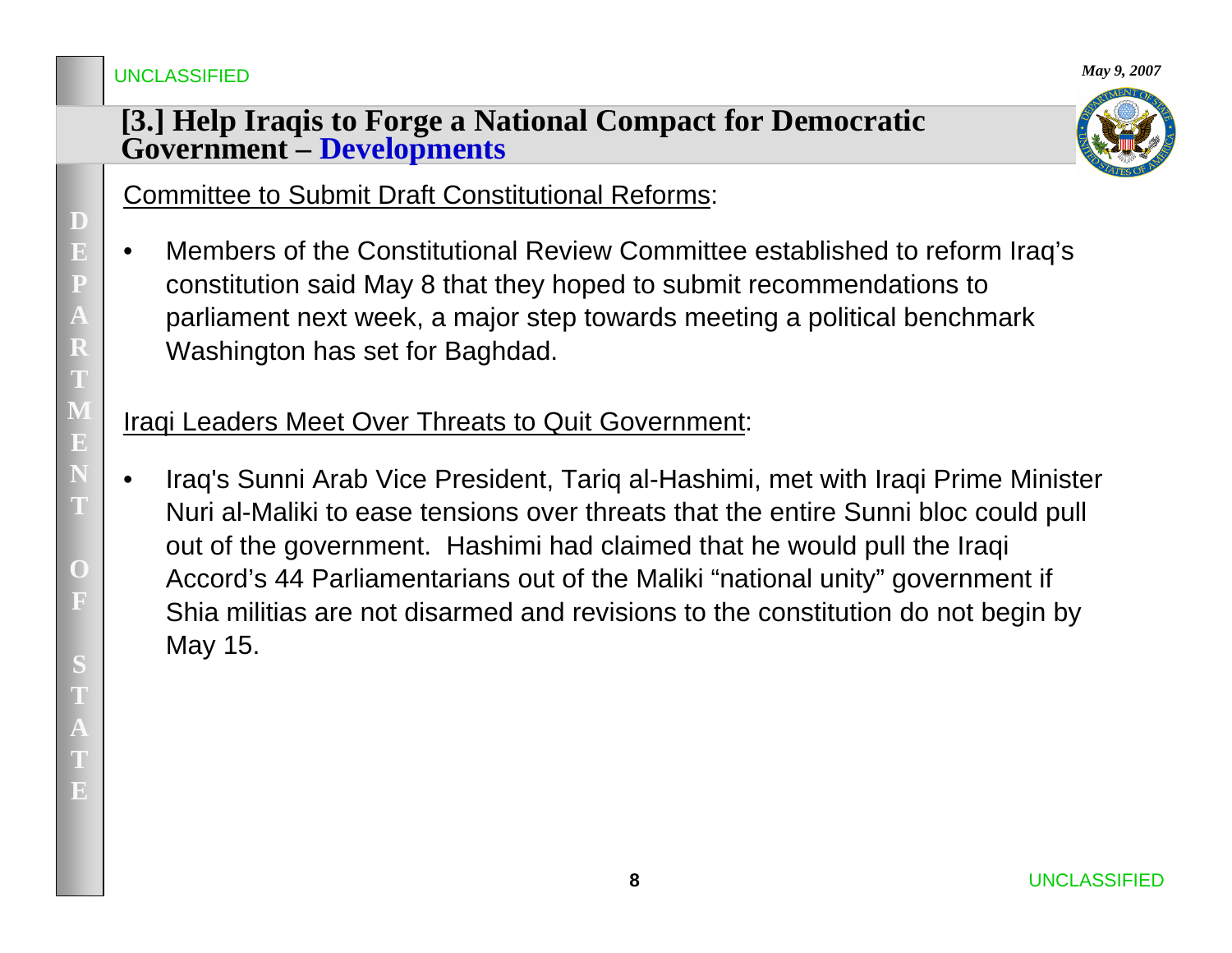*May 9, 2007*

### **[3.] Help Iraqis to Forge a National Compact for Democratic Government** - **Iraqi National Unity Government**

|                                                                               |             |                                                                                      |                                                     |                                                                                  | <b>President</b>                                      |                            |                                                                  |                                                                                      |                                                  |                                                                                           |  |                |  |
|-------------------------------------------------------------------------------|-------------|--------------------------------------------------------------------------------------|-----------------------------------------------------|----------------------------------------------------------------------------------|-------------------------------------------------------|----------------------------|------------------------------------------------------------------|--------------------------------------------------------------------------------------|--------------------------------------------------|-------------------------------------------------------------------------------------------|--|----------------|--|
|                                                                               |             | <b>Deputy President</b>                                                              |                                                     |                                                                                  | Jalal Talabani                                        |                            |                                                                  | <b>Deputy President</b>                                                              |                                                  |                                                                                           |  |                |  |
|                                                                               |             | Tariq al-Hashimi                                                                     |                                                     |                                                                                  | <b>Prime Minister</b>                                 |                            | 'Adil 'Abd al-Mahdi                                              |                                                                                      |                                                  | * Possible resignation<br>announced but not<br>confirmed                                  |  |                |  |
|                                                                               |             |                                                                                      | <b>Deputy Prime Minister</b><br><b>Barham Salih</b> |                                                                                  |                                                       |                            | Nuri al-Maliki                                                   |                                                                                      | <b>Deputy Prime Minister</b><br>Salam al-Zawba'i |                                                                                           |  | $(F)$ = Female |  |
| <b>Minister of</b><br><b>Agriculture</b>                                      |             | <b>Minister of</b><br><b>Communications</b>                                          |                                                     | <b>Minister of Culture</b>                                                       | <b>Minister of Defense</b>                            |                            | <b>Minister of Displacement</b><br>& Migration                   |                                                                                      |                                                  | <b>Minister of</b><br><b>Electricity</b>                                                  |  |                |  |
| Ya'rub Nathim*                                                                |             | <b>Muhammad Tawfiq</b><br>Allawi                                                     |                                                     | As'ad Kamal<br><b>Muhammad Abdallah al-</b><br>Hashimi                           | <b>Abdul Qadir Muhammed</b><br>Jasim                  |                            |                                                                  | Abd al-Samad Rahman<br><b>Sultan</b>                                                 |                                                  | Karim Wahid                                                                               |  |                |  |
| <b>Minister of</b><br><b>Education</b>                                        |             | <b>Minister of</b><br><b>Environment</b>                                             |                                                     | <b>Minister of Finance</b>                                                       | <b>Minister of Foreign</b><br><b>Affairs</b>          |                            |                                                                  | <b>Minister of Health</b>                                                            |                                                  | <b>Minister of Higher</b><br><b>Education</b>                                             |  |                |  |
| Khudayyir al-Khuza'i                                                          |             | Narmin 'Uthman (F)                                                                   |                                                     | Bayan Jabr<br>Hoshyar Zebari                                                     |                                                       |                            |                                                                  | Ali al-Shammari*                                                                     |                                                  | Abd Dhiyab al-Ajili                                                                       |  |                |  |
| <b>Minister of Human</b><br><b>Rights</b>                                     |             | <b>Minister of Industry</b><br>& Minerals                                            |                                                     | <b>Minister of</b><br><b>Interior</b>                                            |                                                       | <b>Minister of Justice</b> |                                                                  | <b>Minister of Housing &amp;</b><br><b>Construction</b>                              |                                                  | <b>Minister of Labor &amp;</b><br><b>Social Affairs</b>                                   |  |                |  |
| Wijdan Mikha'il (F)                                                           |             | Fawzi al-Hariri                                                                      |                                                     | Jawad al-Bulani                                                                  | Safa al Safi (acting)                                 |                            |                                                                  | Bayan Daza'l (F)                                                                     |                                                  | <b>Mahmud Muhammad</b><br>Jawad al-Radi                                                   |  |                |  |
| <b>Minister of Oil</b>                                                        |             | <b>Minister of</b><br><b>Planning</b>                                                |                                                     | <b>Minister of Trade</b>                                                         | <b>Minister of Science &amp;</b><br><b>Technology</b> |                            |                                                                  | <b>Minister of Municipalities</b><br>& Public Works                                  |                                                  | <b>Minister of</b><br><b>Transportation</b>                                               |  |                |  |
| Husayn al-<br>Shahristani                                                     |             | Ali Baban                                                                            |                                                     | Abd al-Falah al-<br>Sudani                                                       | Ra'id Fahmi Jahid                                     |                            |                                                                  | <b>Riyad Ghurayyib</b>                                                               |                                                  | Karim Mahdi Salih*                                                                        |  |                |  |
| <b>Minister of Water</b><br><b>Resources</b>                                  |             | <b>Minister of Youth &amp;</b><br><b>Sports</b>                                      |                                                     |                                                                                  | <b>Minister of State for</b><br><b>Civil Society</b>  |                            | <b>Minister of State for</b><br><b>National Dialogue Affairs</b> |                                                                                      |                                                  | <b>Minister of State for National</b><br><b>Security Affairs</b>                          |  |                |  |
| 'Abd al-Latif Rashid                                                          |             | Jasim Muhammad Ja'far                                                                | Adil al-Asadi*                                      |                                                                                  |                                                       |                            |                                                                  | <b>Akram al-Hakim</b>                                                                |                                                  | Shirwan al-Waili                                                                          |  |                |  |
| <b>Minister of State for</b><br><b>Foreign Affairs</b><br>Rafi Hiyad al-Isawi |             | <b>Minister of State for</b><br><b>Governorates Affairs</b><br>Sa'd Tahir Abd Khalaf |                                                     | <b>Minister of State for</b><br><b>Tourism and Antiquities</b><br>Liwa Sumaysim* |                                                       |                            |                                                                  | <b>Minister of State for</b><br><b>Women's Affairs</b><br><b>Fatin Abd al-Rahman</b> |                                                  | <b>Minister of State for</b><br><b>CoR Affairs</b><br>Safa al-Safi<br><b>UNCLASSIFIED</b> |  |                |  |
|                                                                               | al-Hashimi* |                                                                                      |                                                     |                                                                                  |                                                       |                            | Mahmud (F)                                                       |                                                                                      |                                                  |                                                                                           |  |                |  |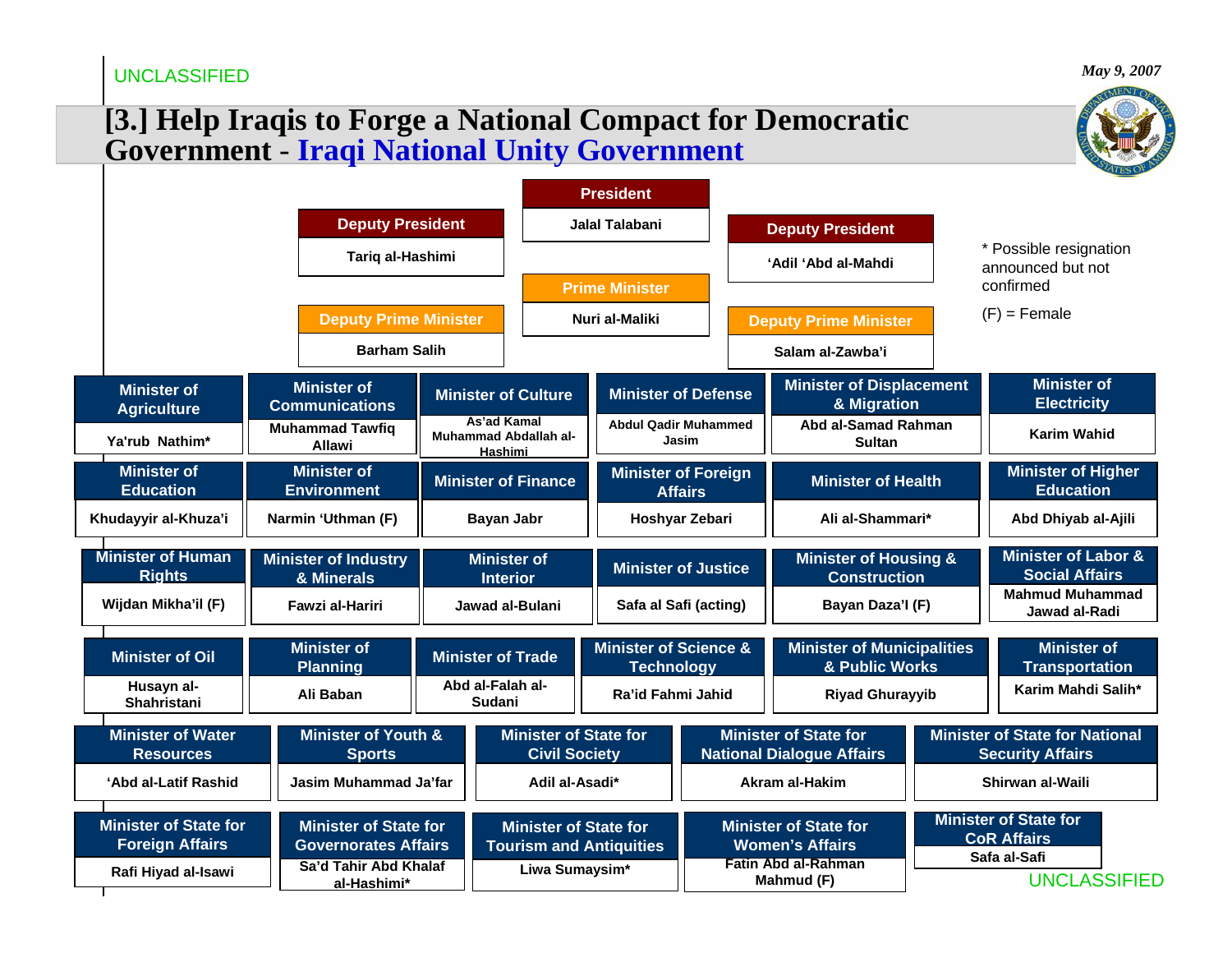#### **[4.] Help Iraq Build Government Capacity and Provide Essential Services – Financials from Iraq Relief and Reconstruction Fund (IRRF) 1 and IRRF 2**



|                                                  | Apportioned              | Committed        |             |        | Obligated        |             |        | Disbursed        |             |            |
|--------------------------------------------------|--------------------------|------------------|-------------|--------|------------------|-------------|--------|------------------|-------------|------------|
| Sector                                           | Apportion                | <b>Last Week</b> | Current     | Change | <b>Last Week</b> | Current     | Change | <b>Last Week</b> | Current     | Change     |
| Security and Law Enforcement                     | \$5,002.59               | \$4,979.56       | \$4,979.56  | \$0.00 | \$4,977.68       | \$4,977.68  | \$0.00 | \$4,785.89       | \$4,785.89  | \$0.00     |
| <b>Electricity Sector</b>                        | \$4.216.87               | \$4,172.79       | \$4,172.79  | \$0.00 | \$3,991.21       | \$3,991.21  | \$0.00 | \$3,248.05       | \$3,248.05  | \$0.00     |
| Oil Infrastructure                               | \$1,724.70               | \$1,654.18       | \$1,654.18  | \$0.00 | \$1,578.87       | \$1,578.87  | \$0.00 | \$1,424.35       | \$1,424.35  | \$0.00     |
| Justice, Public Safety and Civil<br>Society      | \$1,304.15               | \$1,302.76       | \$1,302.76  | \$0.00 | \$1,296.96       | \$1,296.96  | \$0.00 | \$1,053.75       | \$1,055.60  | \$1.85     |
| Democracy                                        | \$999.26                 | \$997.98         | \$997.98    | \$0.00 | \$997.91         | \$997.91    | \$0.00 | \$934.62         | \$934.62    | \$0.00     |
| Education, Refugees, Human<br>Rights, Governance | \$410.06                 | \$400.13         | \$400.13    | \$0.00 | \$400.12         | \$400.12    | \$0.00 | \$360.87         | \$360.88    | \$0.01     |
| Roads, Bridges and<br>Construction               | \$333.60                 | \$329.26         | \$329.26    | \$0.00 | \$322.19         | \$322.19    | \$0.00 | \$220.94         | \$220.94    | \$0.00     |
| <b>Health Care</b>                               | \$815.78                 | \$773.59         | \$773.59    | \$0.00 | \$760.12         | \$760.12    | \$0.00 | \$661.79         | \$661.79    | \$0.00     |
| Transportation and<br>Communications             | \$456.72                 | \$453.02         | \$453.02    | \$0.00 | \$447.26         | \$447.26    | \$0.00 | \$352.69         | \$352.69    | \$0.00     |
| Water Resources and<br>Sanitation                | \$2,115.79               | \$2,015.22       | \$2,015.22  | \$0.00 | \$1,971.66       | \$1,971.66  | \$0.00 | \$1,574.98       | \$1,574.98  | \$0.00     |
| Private Sector Development                       | \$813.95                 | \$809.25         | \$809.25    | \$0.00 | \$809.25         | \$809.25    | \$0.00 | \$791.66         | \$786.05    | (55.61)    |
| Admin Expense (USAID,<br>STATE)                  | \$213.00                 | \$210.48         | \$210.48    | \$0.00 | \$210.48         | \$210.48    | \$0.00 | \$210.48         | \$188.10    | (\$22.38)  |
| Total                                            | \$18,406.48              | \$18,098.22      | \$18,098.22 | \$0.00 | \$17,763.72      | \$17,763.72 | \$0.00 | \$15,620.06      | \$15,593.93 | ( \$26.13) |
| <b>IRRF II Construction</b>                      | $\overline{\phantom{a}}$ | \$10,358.01      | \$10,358.01 | \$0.00 | \$10,045.08      | \$10,045.08 | \$0.00 | \$8,499.92       | \$8,499.92  | \$0.00     |
| <b>IRRF II Non-Construction</b>                  | $\overline{\phantom{0}}$ | \$6,742.23       | \$6,742.23  | \$0.00 | \$6,720.73       | \$6,720.73  | \$0.00 | \$6,185.53       | \$6,159.40  | ( \$26.13) |
| <b>IRRF II Democracy</b>                         | $\overline{a}$           | \$997.98         | \$997.98    | \$0.00 | \$997.91         | \$997.91    | \$0.00 | \$934.62         | \$934.62    | \$0.00     |
| <b>IRRF I Total</b>                              | \$2,473.30               | \$2,473.30       | \$2,473.30  | \$0.00 | \$2,232.3        | \$2,232.3   | \$0.00 | \$2,139.00       | \$2,139.0   | \$0.00     |
| Grand Total IRRF I & II                          | \$20,879.78              | \$20,571.52      | \$20,571.52 | \$0.00 | \$19,996.02      | \$19,996.02 | \$0.00 | \$17,759.06      | \$17,732.93 | (\$26.13)  |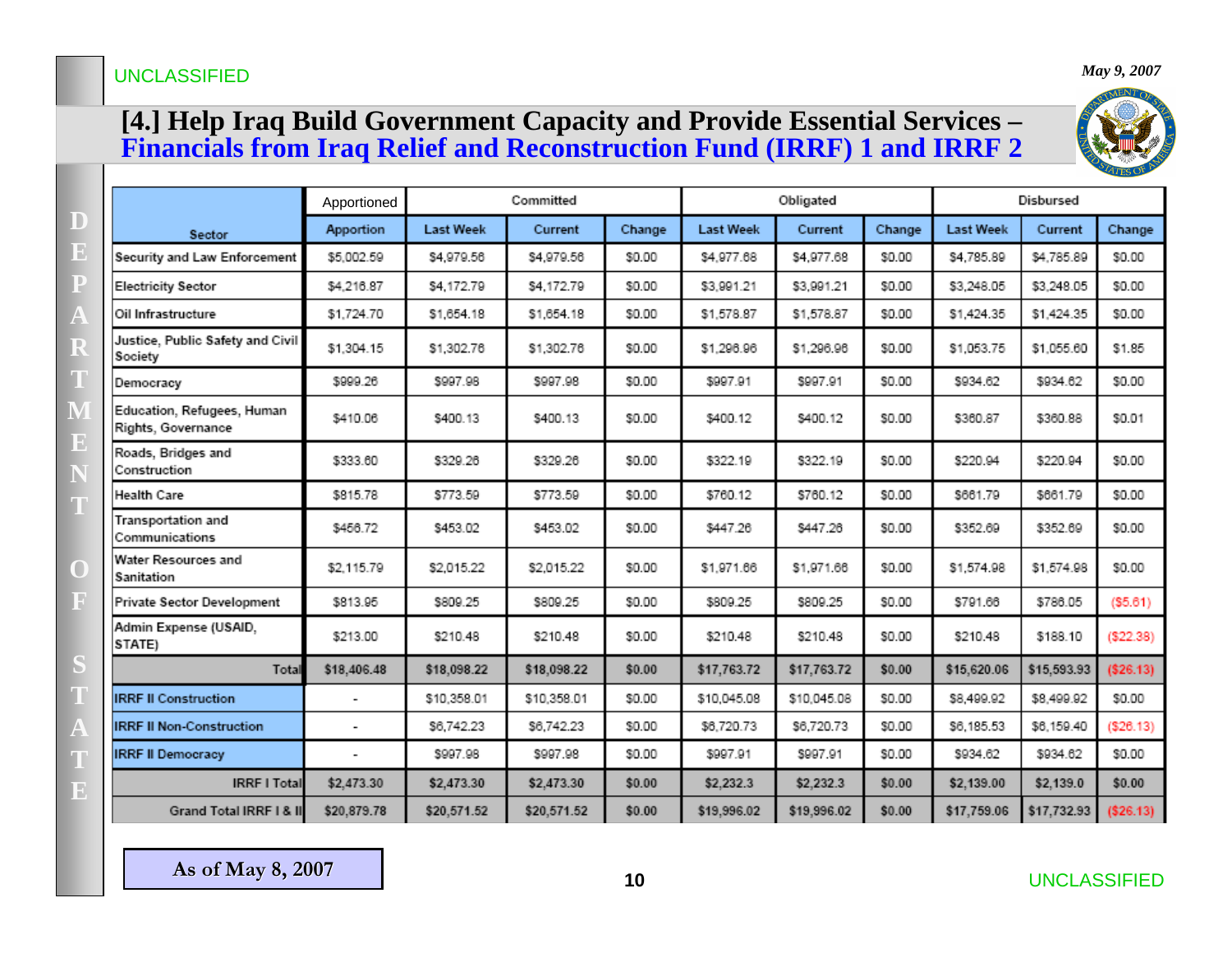*May 9, 2007*

#### **[4.] Help Iraq Build Government Capacity and Provide Essential Services – Electricity Overview**



**DEPA RTMENTOFS TATE**consistent with earlier periods. **020,000 40,000 60,000 80,000 100,000 120,000 140,000 160,000 180,000 200,000** 1/1/04 3/31/04 6/29/04 9/27/04 12/26/04 Daily Supply **Community 19th Community** 7-Day Average Supply **Community Community** Estimated Demand

#### **Daily Electricity Supplied and Estimated Demand in Iraq Since January 2004**

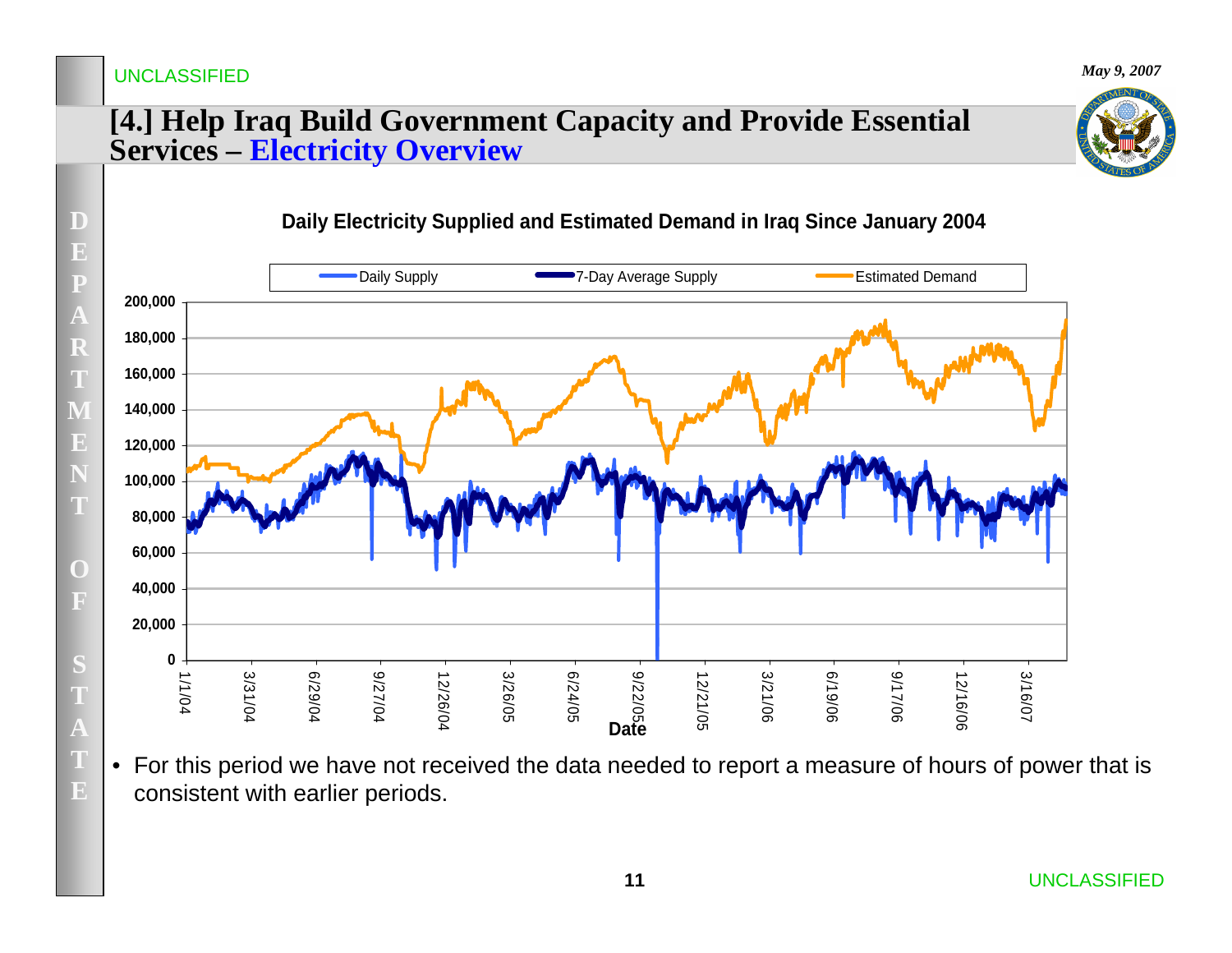#### **[4.] Help Iraq Build Government Capacity and Provide Essential Services – Electricity**

### Electricity:

- • Completed U.S. Army Corps of Engineers (USACE) Gulf Region Division (GRD) electrical generation projects have provided an additional 1,420MW of potential generation capacity to Iraq's national grid. At the end of the program, GRD projects will have added 1,879 MW of potential generation capacity, which can serve an estimated 1.7 million homes. All USG agencies' projects will add or restore a total of 2,555MW at the end of the program.
- • The Abu Jisraa to al-Wajihiya feeder lines in Diyala province have been completed, providing direct and more reliable power to the 5,000 local residents of Abu Jisraa.
- • The construction of two 11kV electrical lines and installation of a 400kV transformer in Fathwat Arab, Diyala province has been completed, providing direct and more reliable power for 5,000 domestic, commercial and industrial consumers.

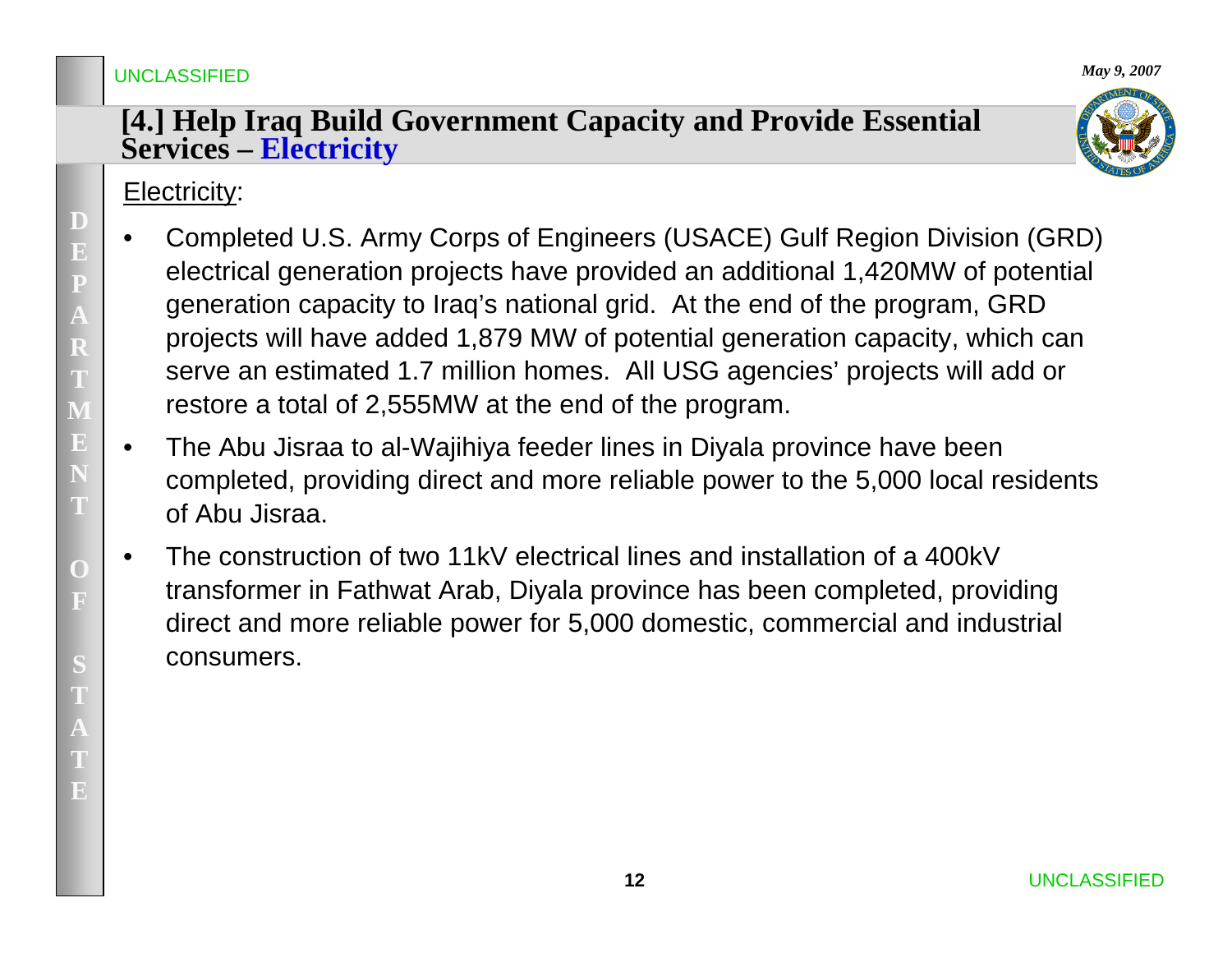#### **[4.] Help Iraq Build Government Capacity and Provide Essential Services – Water**

#### Water:

- • Completed USACE GRD water treatment projects have added 463,000 m3 of daily water treatment capacity, which potentially benefits 2.5 million Iraqis. At the end of the program, an additional 1,136,000 m3 of water treatment capacity will benefit approximately 5.2 million Iraqis (all USG agencies' projects will benefit 8.4 million Iraqis).
- • Al-Nawras United Company completed construction on the \$546,000 Talha reverse osmosis water unit, located in Basrah province. This new water treatment plant with a reverse osmosis unit will provide domestic water and drinking water to more than 40,000 residents of the Talha district.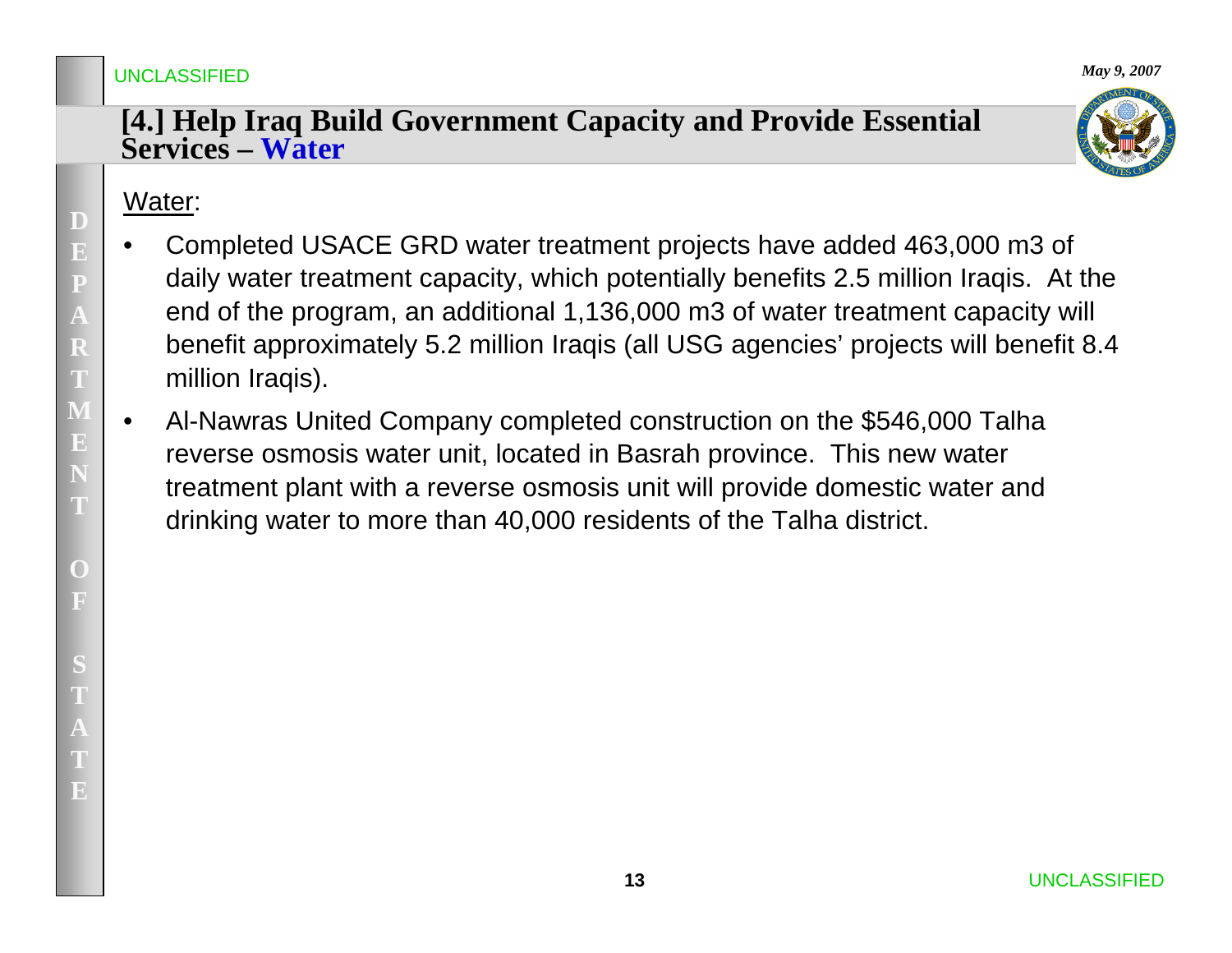#### **[5.] Help Iraq Strengthen Its Economy – Oil Update and Job Creation**

#### Oil Update:

**D**

**E**

**P**

**A**

**R**

**T**

**M**

**E**

**NT**

> **OF**

**S T**

**A**

**TE**

- Crude oil price averages in world markets for the week ending April 20 closed with the following prices:
	- Basrah Light at \$60.494/ barrel Dated Brent at \$65.574/barrel
	- WTI Cushing at \$63.782/ barrel Oman/Dubai at \$63.9125/barrel

Iraqi Employment Per Organization

Gulf Region District (GRD) (Includes MILCON/OMA)

Commander's Emergency Response Program (CERP)<sup>2</sup>

Multi-National Security Transition Command-Iraq (MNSTC-I)

US Agency for International Development (USAID)

Program

#### Employment Update:

| Iraq Reconstruction Relief Fund (IRRF) Non-Construction | 6.484  | 6.484  | 0.00% |
|---------------------------------------------------------|--------|--------|-------|
| <b>GRAND TOTAL</b>                                      | 84,539 | 85,339 | 0.95% |
|                                                         |        |        |       |
|                                                         |        |        |       |

CERP employment numbers are representative of Baghdad only.



 $\frac{dy}{dx}$ 

change

2.05%

0.61%

2.65%

0.00%

Iragis Last Iragis This

Week

21.101

42.629

4.566

10.559

**Week** 

20.678

42,370

4.448

10.559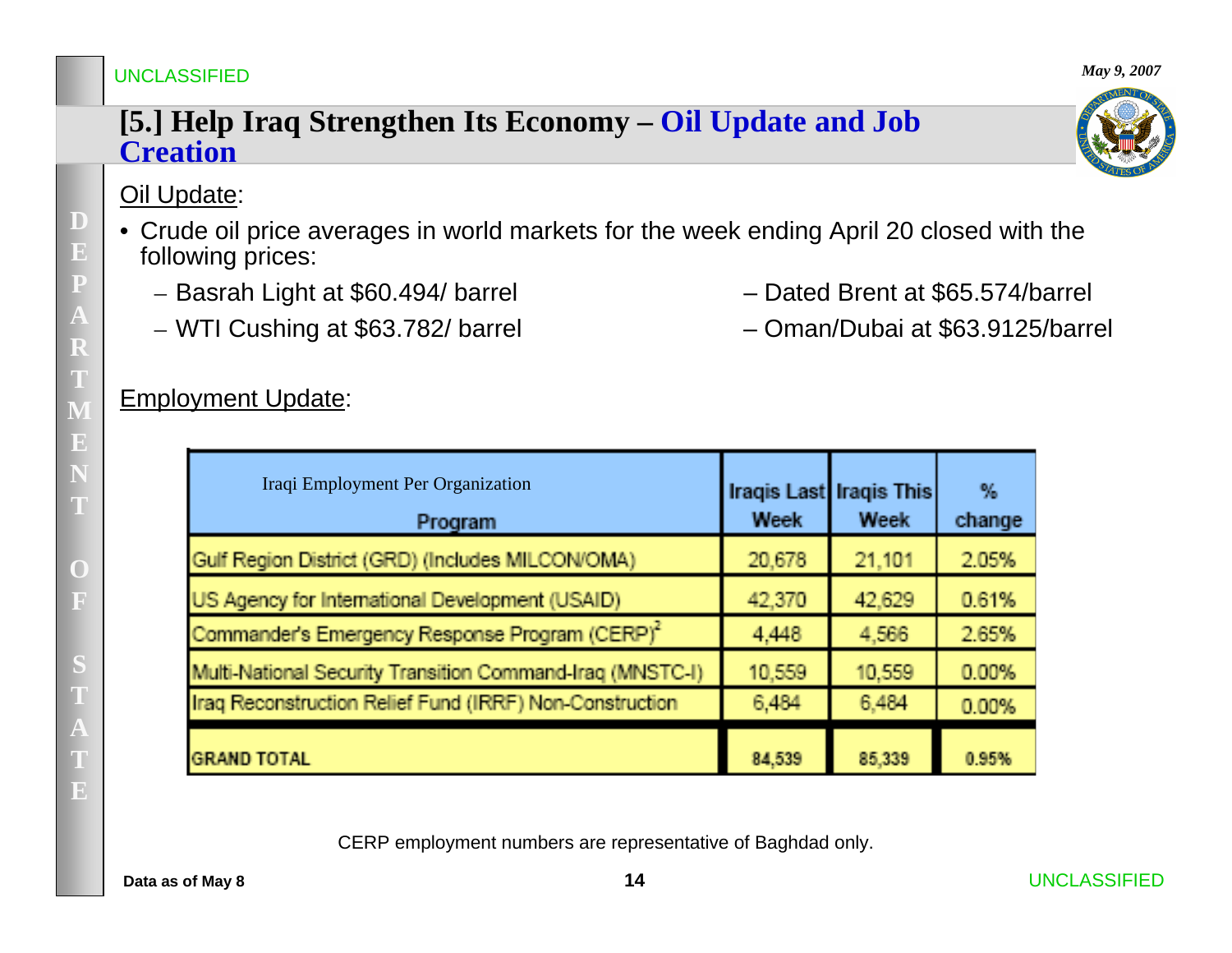### **[5.] Help Iraq Strengthen Its Economy - Banking Sector**



Central Bank's US Dollar (USD) Currency Auction:

• The following table shows volume sold of and exchange rates for USD in the Iraqi currency auction since April. Since September, the Central Bank has slowly appreciated the dinar, as suggested by the IMF, in an effort to rein in galloping inflation. There are early signs that this effort may have begun to bear fruit, with prices falling 6.8% between January and February.

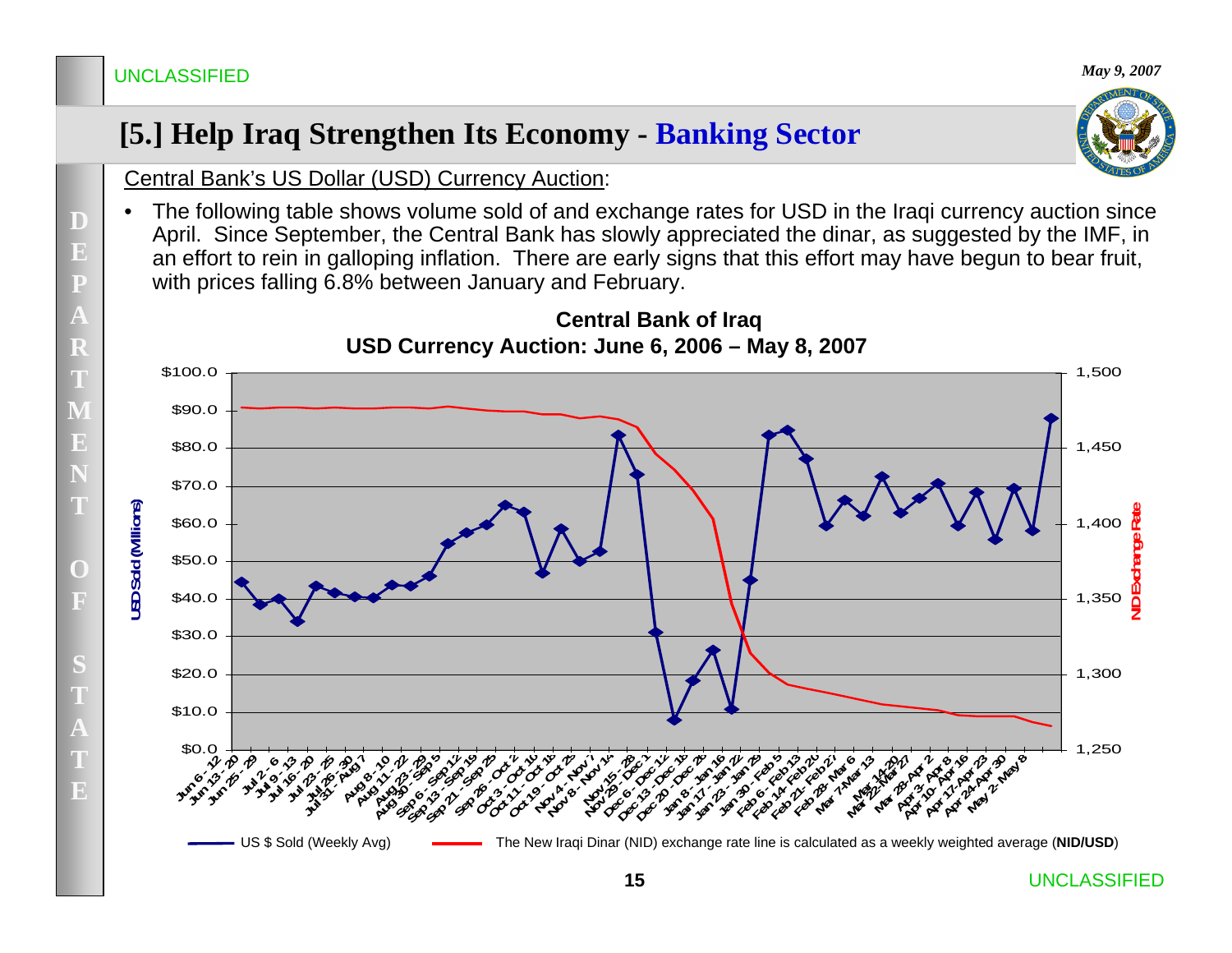### **[5.] Help Iraq Strengthen Its Economy – Securities Markets**



Trading of Iraqi Bonds on the International Secondary Bond Market:

• The following table shows the daily bond resale price and yield on Iraqi bonds issued January 20. The bonds were originally issued to approximately two-thirds of Iraq's commercial creditors as part of a debt exchange arrangement as per Paris Club terms. Iraq's commercial debt was approximately \$22 billion before the debt-swap arrangement. The bonds, which are not yet rated, will mature in 2028. The bonds' current yield of 9.6 percent remains one of the highest in the world for sovereign debt instruments.



#### **Iraqi Commercial Bond Sales June 1, 2006 - May 4, 2007**

**D**

 $\mathbf{E}$ 

**P**

**A**

**R**

**T**

**M**

 $\mathbf{E}$ 

**N**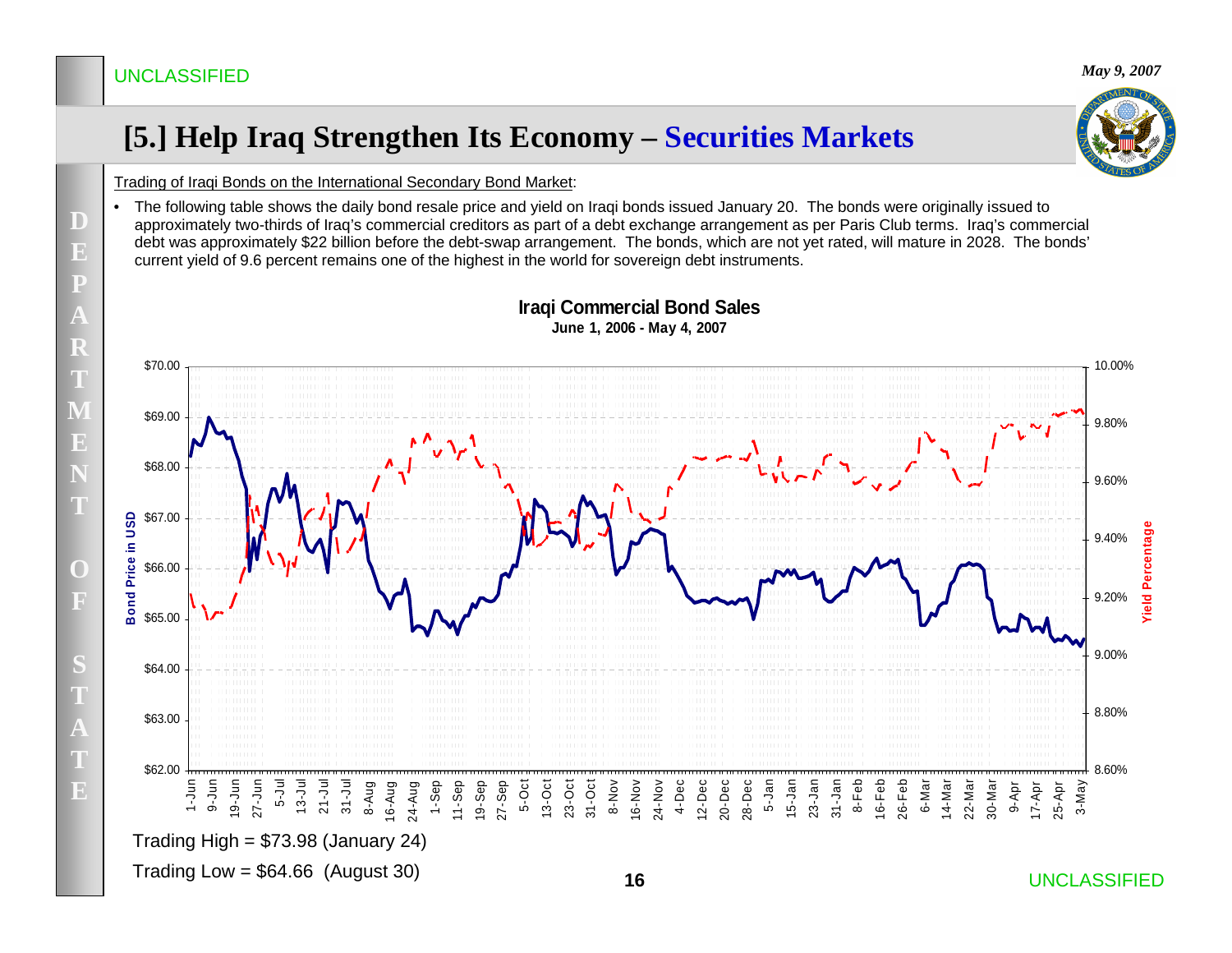*May 9, 2007*

### **[5.] Help Iraq Strengthen Its Economy – Economic Events**



Declaration by the EU on the ICI:

• At the International Compact for Iraq (ICI) meeting held May 3 in Sharm al-Shaykh, Egypt, the EU Presidency reaffirmed its support for the GOI and commended it for the commitments it has made under the ICI for promoting reforms in the political, security, economic, and social fields. It announced that the EU's financial support for Iraq is anticipated to reach 1.8 billion euros (including grants, debt relief and loans). The EU Presidency reaffirmed its strong support for the UN's central role in Iraq and welcomed the opening of negotiations for a Trade and Cooperation Agreement between the EU and Iraq.

#### Congress Fails to Override Presidential Veto of FY07 Supplemental:

• In only the second veto of his presidency, President Bush vetoed House Resolution 1591, the Fiscal 2007 Emergency Iraq/Hurricane Supplemental Appropriations bill. By a vote of 233-203, the House failed to override the President's veto, and as a result, the Senate will not hold an override vote of its own.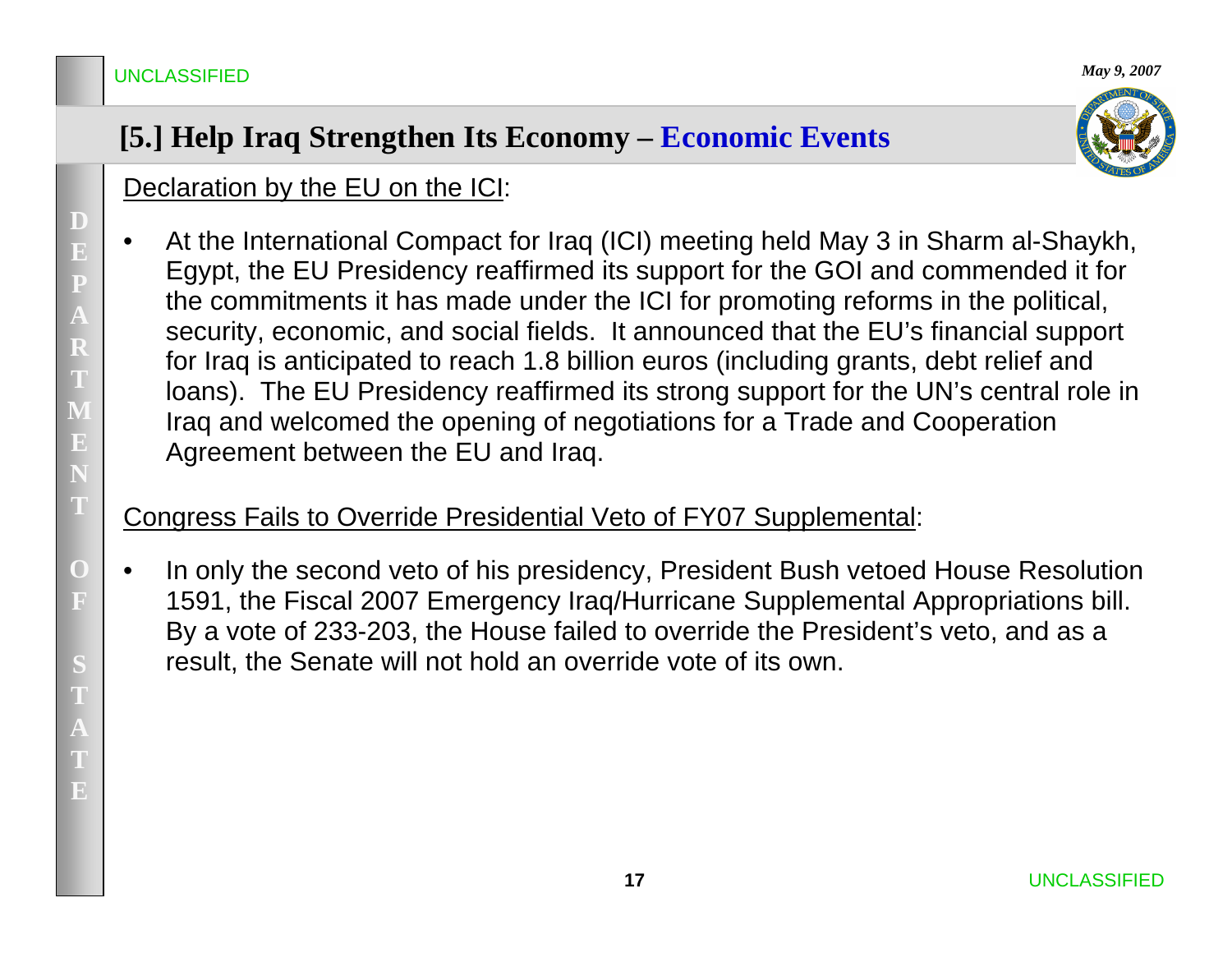*May 9, 2007*

### **[5.] Help Iraq Strengthen Its Economy – Crude Oil Production**



• Weekly Average (April 30 – May 6) of 2.16 Million Barrels Per Day (MBPD)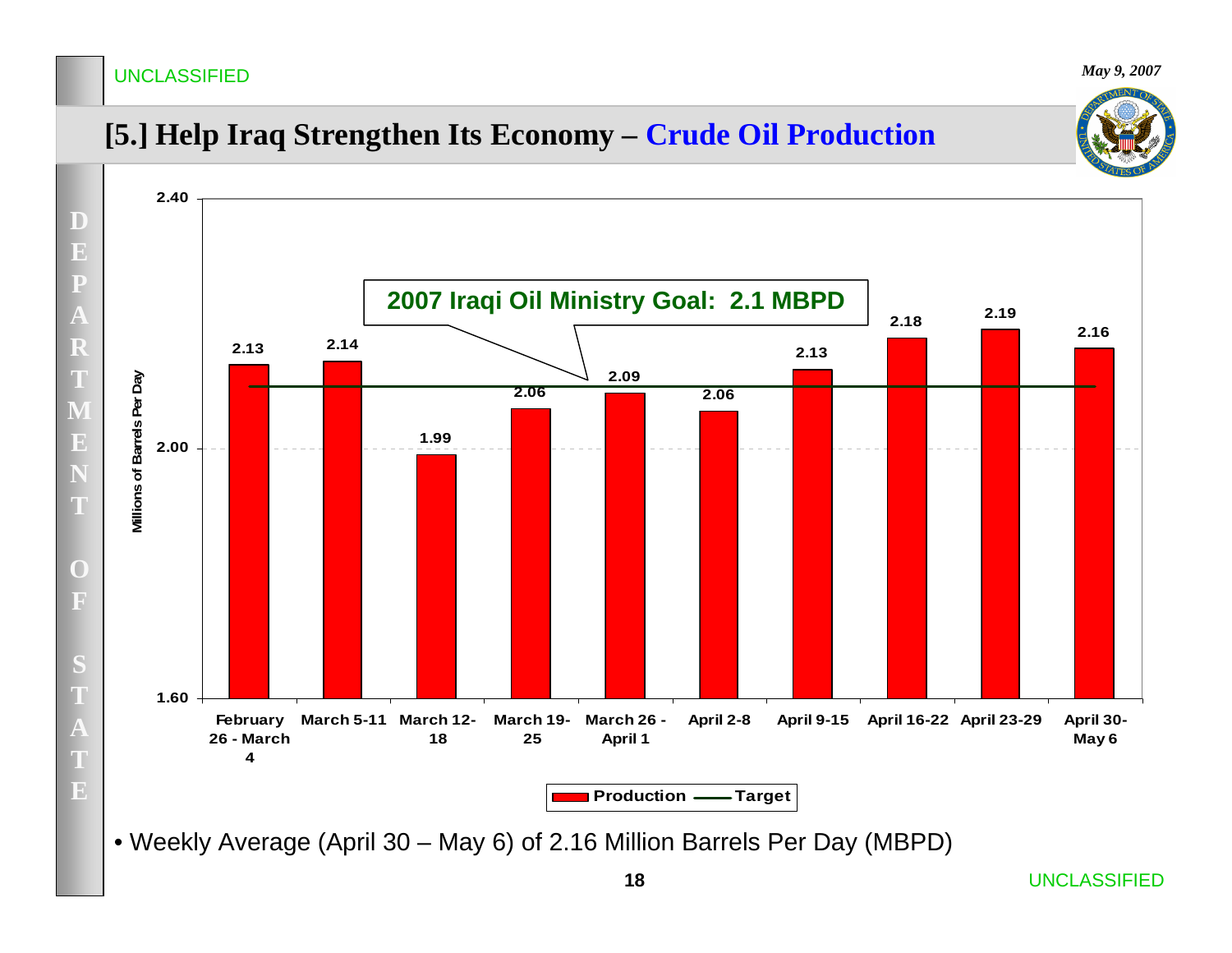#### *May 9, 2007*

### **[5.] Help Iraq Strengthen Its Economy – Crude Oil Export**



UNCLASSIFIED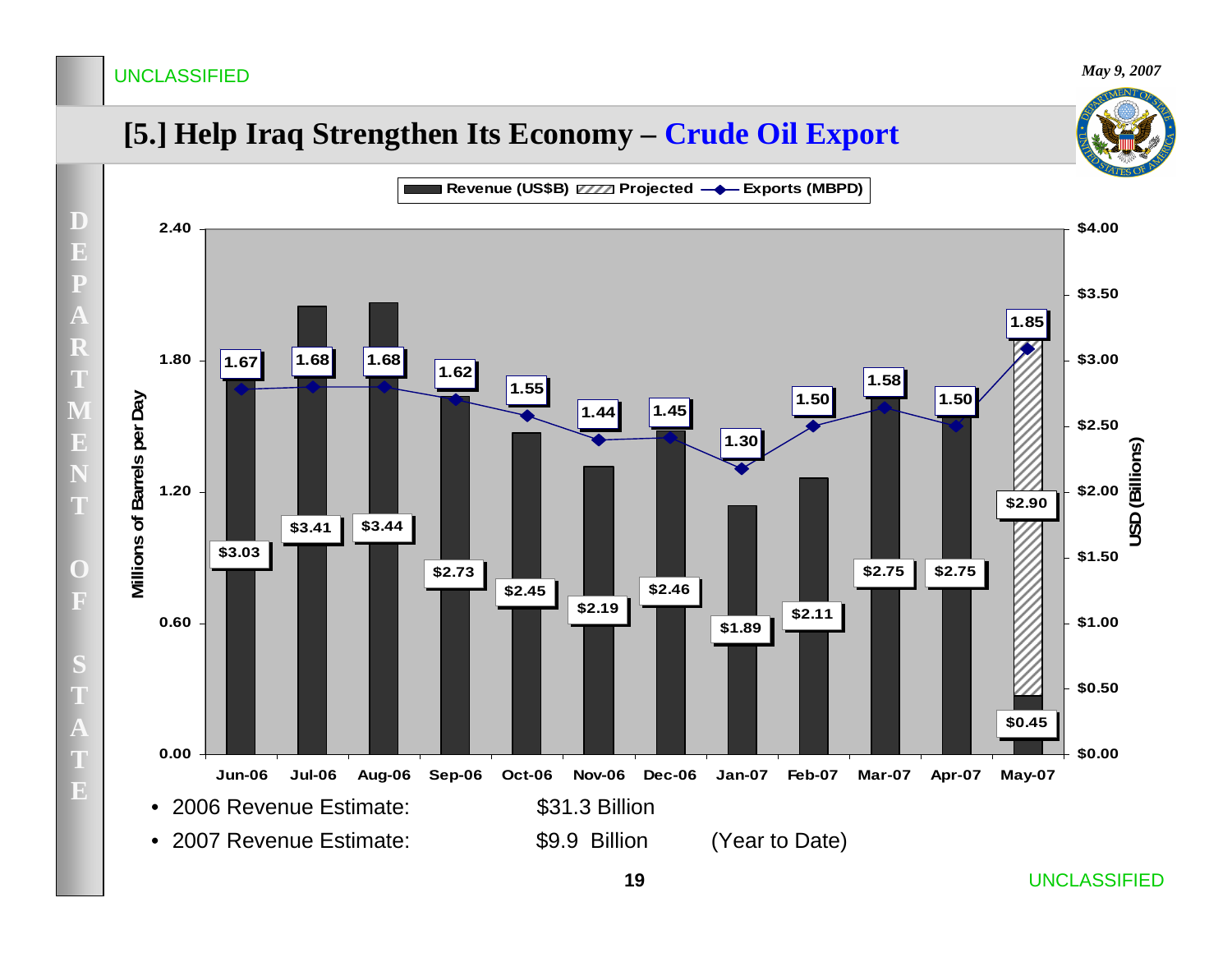**D**

 $\mathbf{E}$ 

**P**

**A**

**R**

**T**

**M**

 $\mathbf{E}$ 

**N**

**T**

**O**

**F**

**S**

**T**

**A**

**T**

**E**

### **[5.] Help Iraq Strengthen Its Economy – Total Critical Refined Product Supplies**



- Diesel: 11.3 ML supply of 23.1 ML target
- Kerosene: 4.3 supply of 7.0 ML target
- Gasoline: 14.0 ML supply of 22.0 ML target
- **20** UNCLASSIFIED• LPG: 2,557 tons supply of 5,000 tons target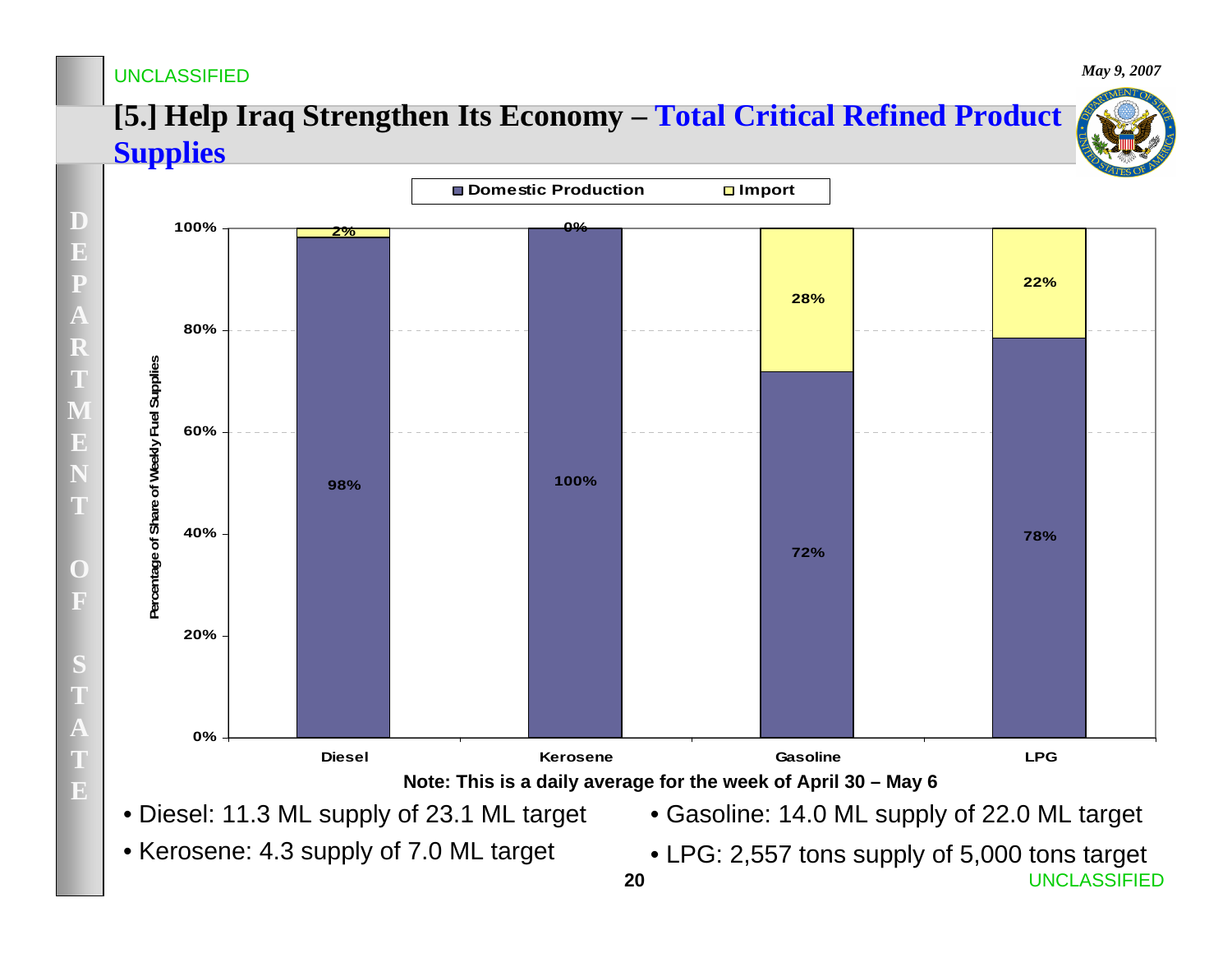*May 9, 2007*

### **[5.] Help Iraq Strengthen Its Economy – National Stock Levels**



• The goal is to have on hand 15 days supply of all refined products, calculated on the basis of maximum consumption over the year and not adjusted for seasonal variation. The numbers given above are monthly averages.

**21**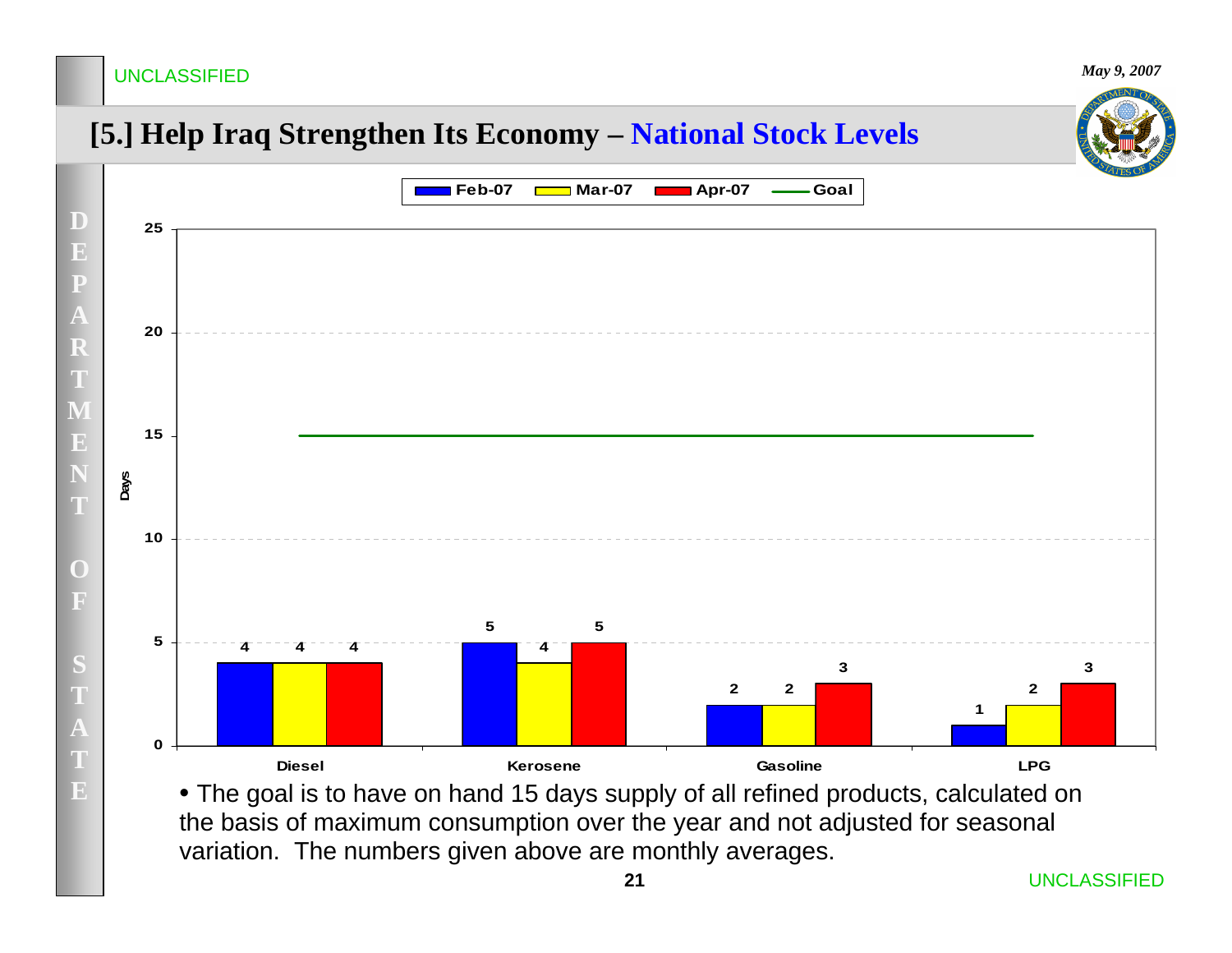#### **[6.] Help Iraq Strengthen the Rule of Law and Promote Civil Rights– Iraqi Judicial System**



Iraqi Court Seeks to End Lawmaker's Immunity:

• The main administrative body for Iraq's courts, the Supreme Judicial Council, has asked the Iraqi Parliament to revoke immunity for a prominent Sunni lawmaker, possibly clearing the way for his arrest on charges of provoking sectarian violence. If the request is granted, Adnan al-Dulaimi will be the second Iraqi lawmaker to have immunity from prosecution lifted. The first, Mish'an al-Juburi, was a former member of Parliament who was indicted last year on charges of embezzling millions of dollars.

### Defense Closing Statements for Ali Hassan al-Majid:

• The defense began closing statements in the trial of former regime officials accused of war crimes and crimes against humanity for their roles in the 1980's campaign code-named Operation Anfal. The five accused henchmen of former Iraqi President Saddam Hussein, including defendant Ali Hassan al-Majid or "Chemical Ali," are charged with using chemical weapons against Iraqi Kurds, killing 180,000 people. If convicted, the defendants could be sentenced to death by hanging.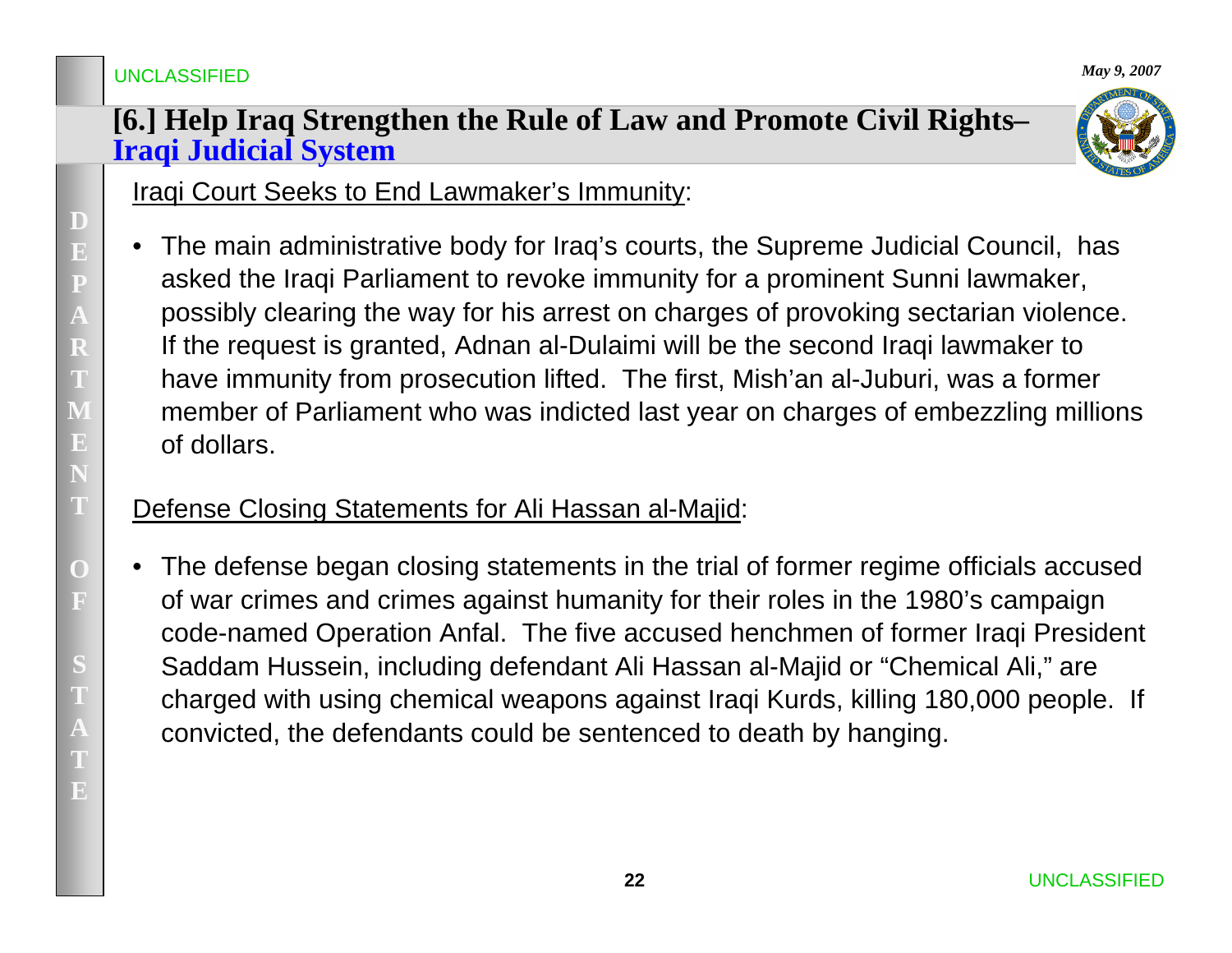### **[7.] Increase International Support for Iraq – Developments**



### International Compact Conference and Expanded Neighbors Meeting Held in Sharm al-Shaykh, Egypt:

- • UN Secretary-General Ban Ki-moon co-launched the International Compact with Iraq with Iraqi Prime Minister Nuri al-Maliki in Sharm al-Shaykh, Egypt May 3. The Compact is a five-year national plan that includes benchmarks and mutual commitments from both Iraq and the international community, all with the aim of helping Iraq on the path towards peace, sound governance and economic reconstruction. Several countries made announcements of financial support at the Compact meeting and other countries made positive statements or commitments on debt, loans, and assistance.
- • Of 22 participants at the May 4 Expanded Neighbors Ministerial meeting, 18 were at the Foreign Minister level. Working Groups on border security, fuel and electricity, and refugees were launched at the meeting. The neighbors process is envisioned to help Iraq and its neighbors constructively deal with mutually important issues.

### Iraq Ambassador to Japan Seeks Greater Humanitarian Assistance:

• Dr. Ghanim A. al-Jumaili, the Ambassador of Iraq to Japan recently met the Director General of the Japanese Foreign Ministry Department of Foreign Assistance. The meeting dealt with discussion of the need to expedite the Japanese humanitarian assistance program for Iraq.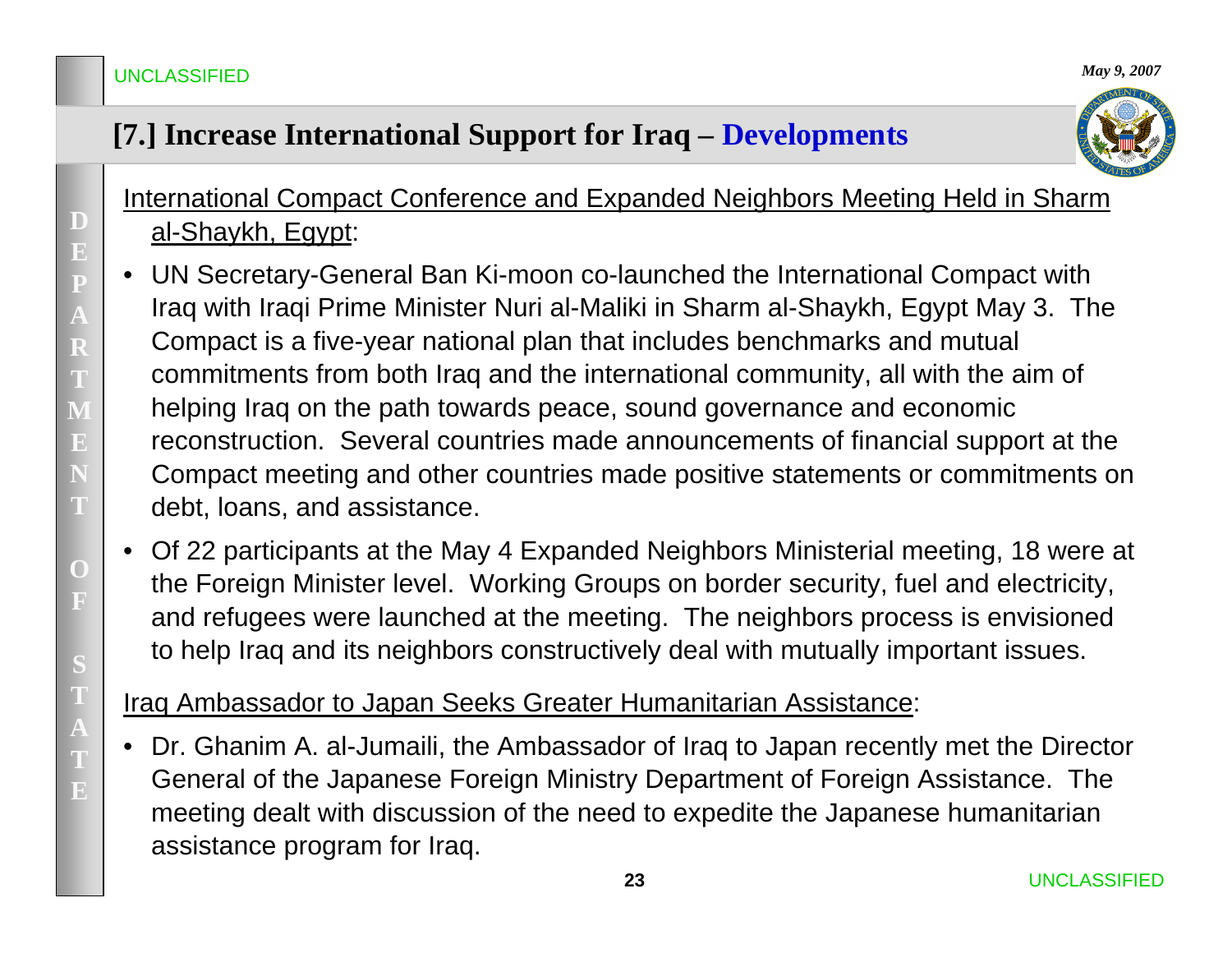# **[7.] Increase International Support for Iraq – Contributors to Iraqi Stability Operations**

Data as of May 2, 2007

### **25 Countries with forces in Iraq (in addition to US)**

| <b>Albania</b>        |
|-----------------------|
| <b>Armenia</b>        |
| <b>Australia</b>      |
| Azerbaijan            |
| Bosnia-Herzegovina    |
| <b>Bulgaria</b>       |
| <b>Czech Republic</b> |

| Denmark     |
|-------------|
| El Salvador |
| Estonia     |
| Georgia     |
| Japan       |
| Kazakhstan  |
| Latvia      |

| Lithuania        | Slovakia           |
|------------------|--------------------|
| Macedonia        | <b>South Korea</b> |
| <b>Moldova</b>   | <b>Ukraine</b>     |
| <b>Mongolia</b>  | UK                 |
| <b>Poland</b>    |                    |
| Romania          |                    |
| <b>Singapore</b> |                    |

**TOTAL ~ 12,220 Forces**

**\*Note: Fiji participating as a part of the UN mission in Iraq.** 

### **34 Countries and NATO\*** (including US)

## **Support Iraqi Stability Operations**

\*34 includes the 25 countries listed above, the US, Fiji, and seven NATO, non-MNF-I countries: Hungary, Iceland, Italy, Netherlands, Portugal, Slovenia, Turkey



*May 9, 2007*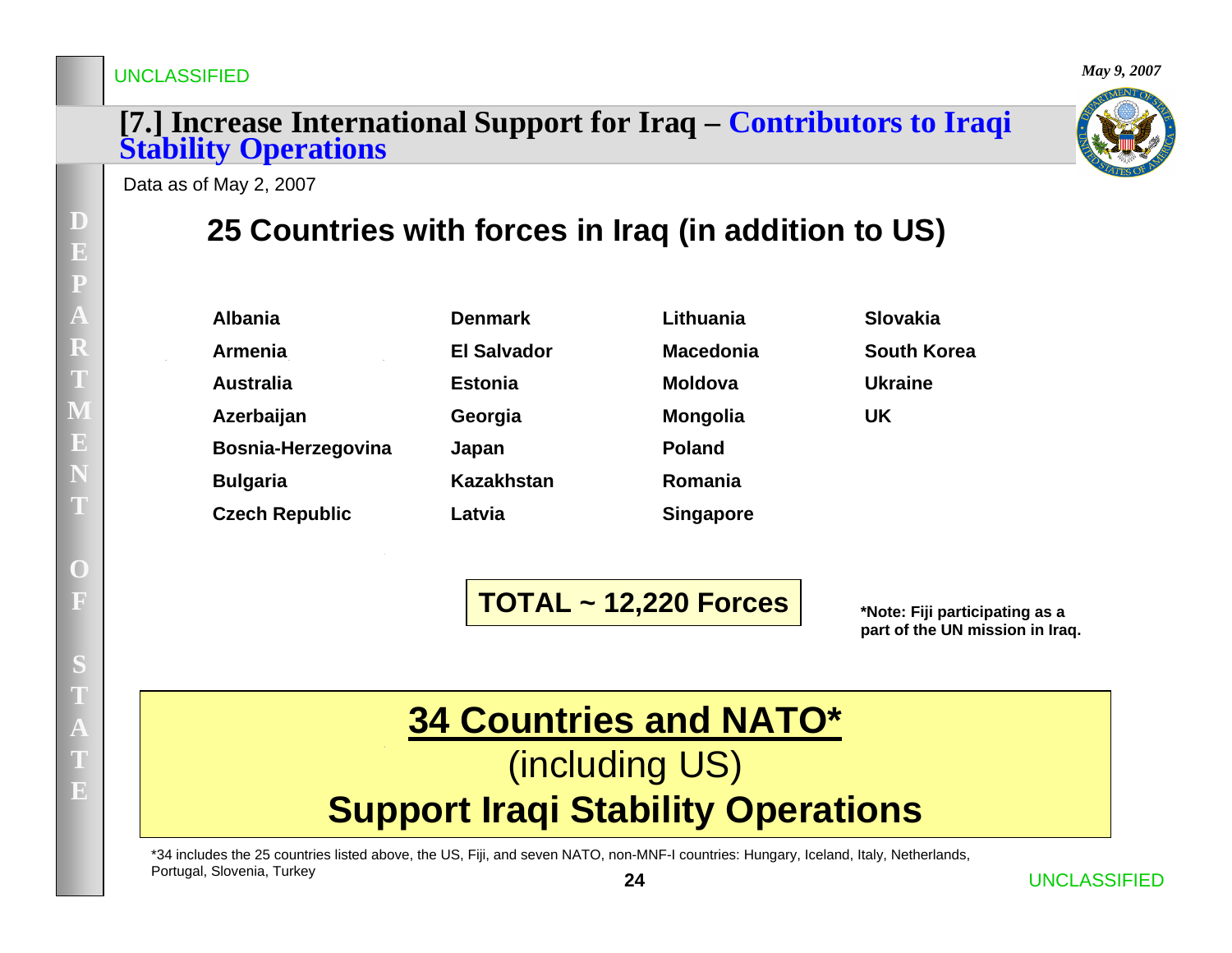### **[8.] Strengthen Public Understanding of Coalition Efforts and Public Isolation of the Insurgents – Developments**



*May 9, 2007*

### Radio Station Attacked:

- •In the third attack against the radio station in five months, gunmen raided the offices of independent radio Dijlah, killing two employees and wounding five before bombing the building and knocking the station off of the air.
- •The station was created in 2004 as Iraq's first independent talk radio station.

#### Shiites Protest Al-Jazeera:

• In Basrah and Najaf May 4, supporters of Grand Ayatollah Ali al-Sistani protested what they considered insults by al-Jazeera television against the Shiite cleric, carrying banners denouncing both the channel and its host nation, Qatar. The protests were fueled when a presenter of a talk show airing on the station questioned Sistani's leadership credentials.

### Russian Journalist Killed:

• A Russian journalist was killed in Iraq May 6 after a U.S. convoy came under attack by a ground bomb in Diyala. The journalist was accompanied by six American soldiers who were also killed by the roadside bomb.

UNCLASSIFIED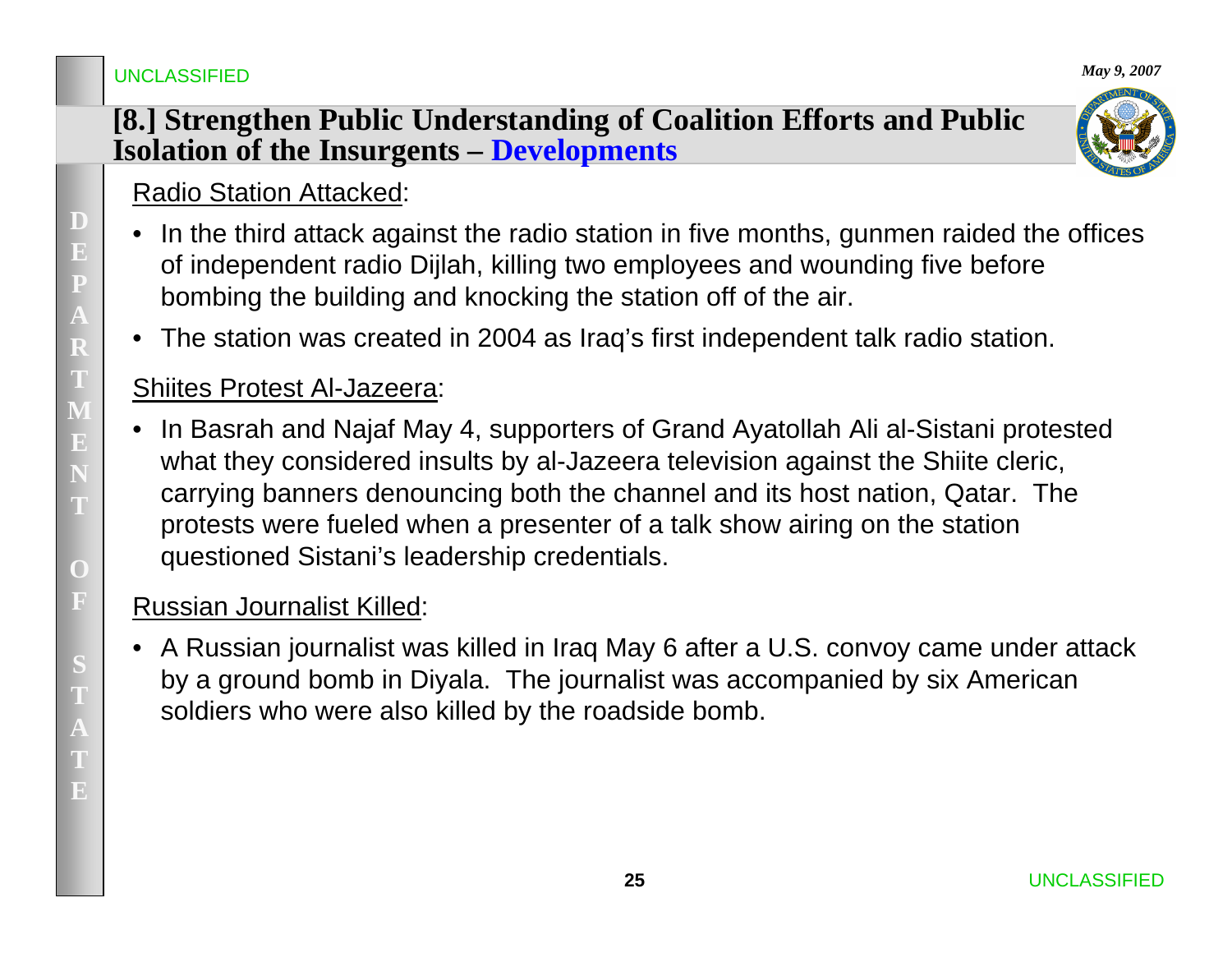*May 9, 2007*

### **Iraq Weekly Status – General Information**



- This brief draws from multiple sources. References are cited on the following pages.
- Please forward all questions and/or comments to: NEA-I-IPOG-DL@state.gov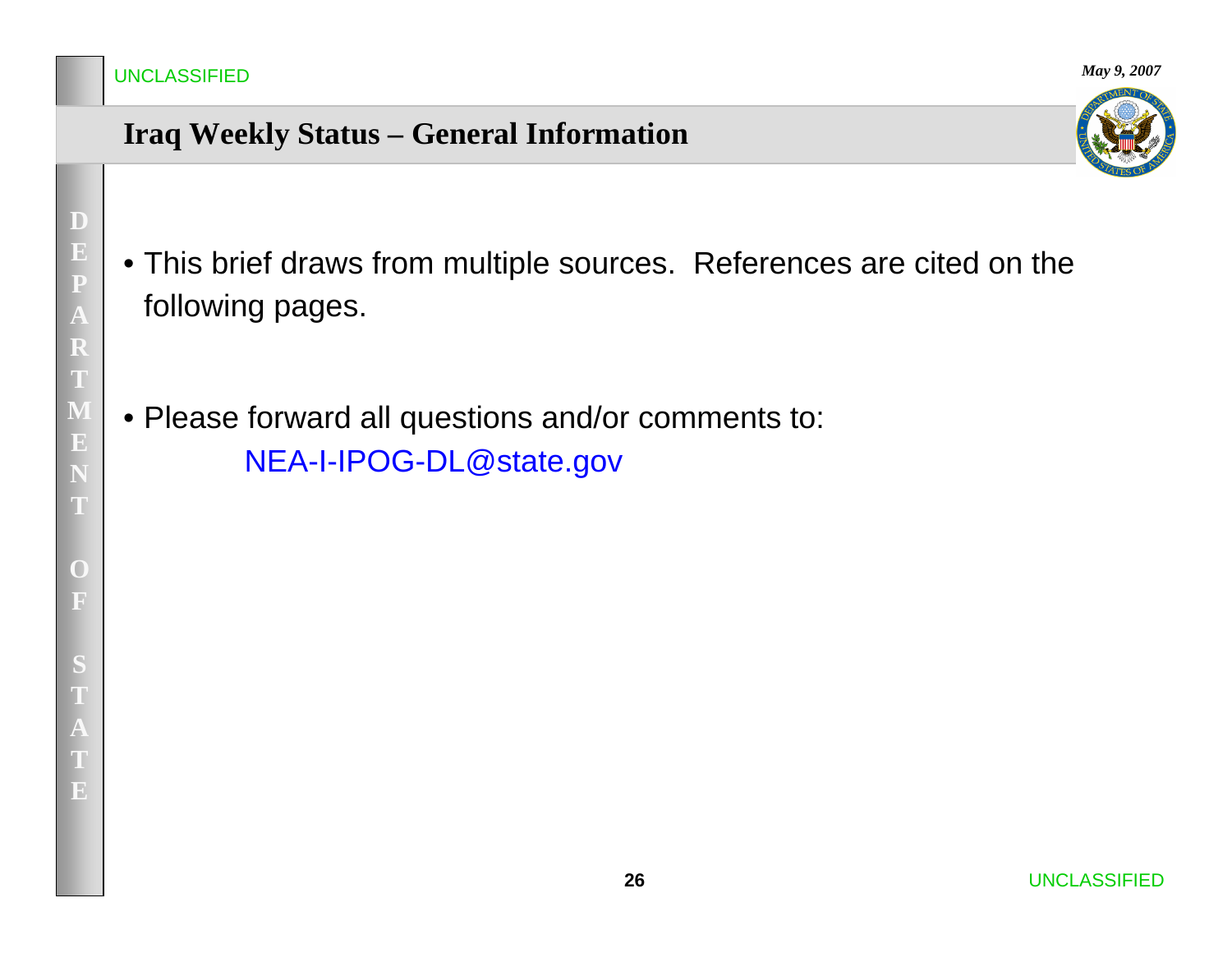#### *May 9, 2007*

### **Notes and Source Citations (1 of 3)**

#### Slide 5:

**D**

**E**

**P**

**A**

**R**

**T**

**M**

 $\mathbf{E}$ 

**N**

**T**

**O**

**F**

**S T**

**A**

**TE**

–MNF-I Press Release – 3 May 2007 -- (http://www.mnf-iraq.com/index.php?option=com\_content&task=view&id=11741&Itemid=128)

#### Slide 6:

- The Advisor MNSTC-I 5 May 2007
- The Advisor MNSTC-I 5 May 2007

#### Slide 7:

–DoD Input to Iraq Weekly Status Report May 9, 2007

#### Slide 8:

- –http://www.stratfor.com/products/premium/read\_article.php?id=284871&selected=Analyses
- –http://www.businessday.co.za/articles/world.aspx?ID=BD4A402738

#### Slide 9:

– NEA Political Section, NEA-I-POL-DL@state.gov

#### Slide 10:

– IRMO Weekly Report, May 8, 2007

#### Slide 11:

- POC Bob Means, Department of State (202) 647-9815
- – The chart shows average daily power production in megawatt hours (MWh). 120,000 MWh goal equates to 20 hours at 6000 MW average supplied load or 24 hours at 5000 MW average supply load. To date, national electricity supply for 2007is only one percent below 2006. Because demand is increasing, however, the relative decline in national hours of power is much larger: an average of 8.9 hours for January 1-March 14, 2007, compared with an average of 10.5 hours for the same period in 2006.

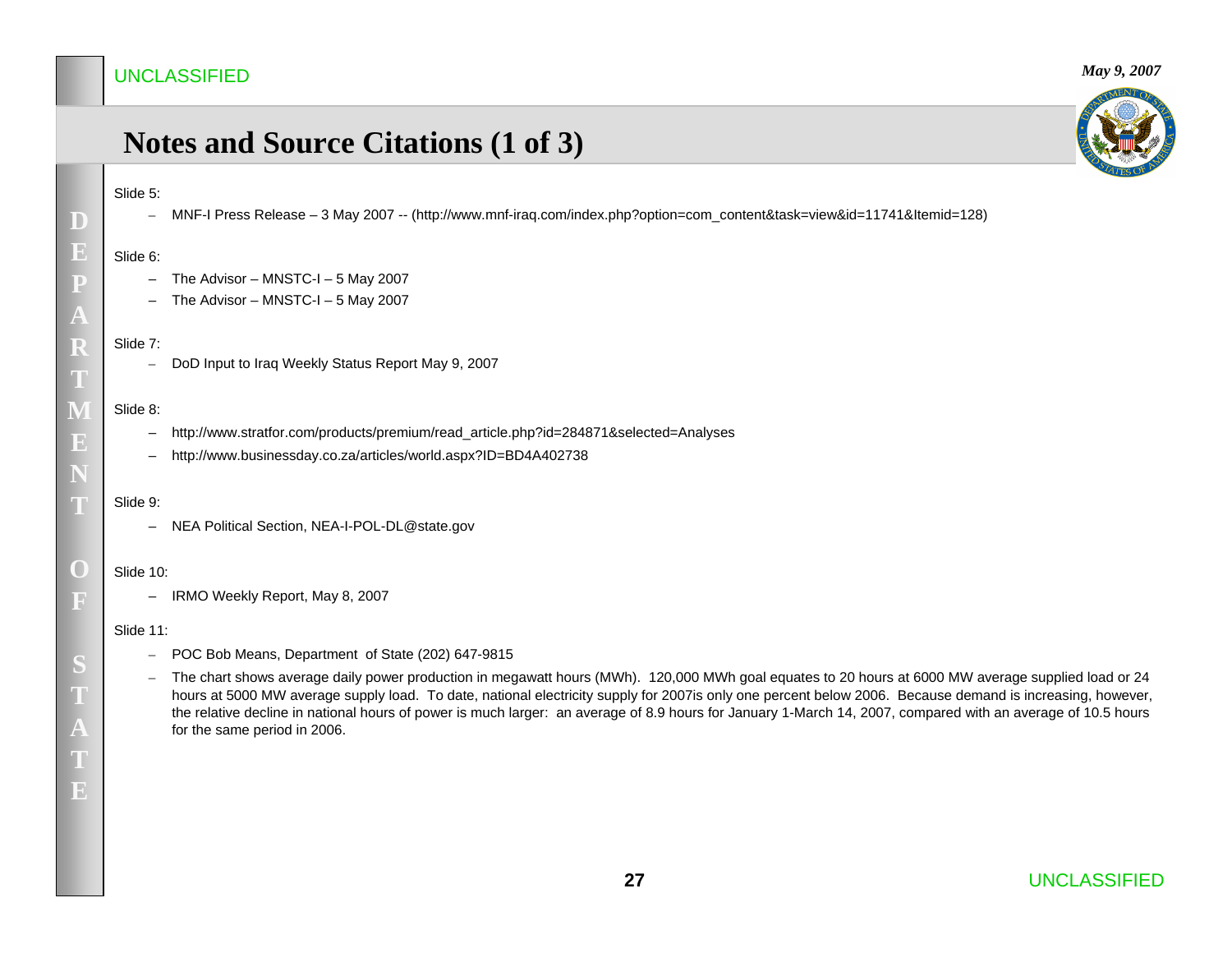### **Notes and Source Citations (2 of 3)**

#### Slide 12:

**D**

**E**

**P**

**A R**

**M**

**E**

**NT**

**O**

**F**

**S**

**A TE** Electricity:

– Iraq Reconstruction Report – 30 April 07

#### Slide 13:<u>Water</u>:

– Iraq Reconstruction Report – 30 April 07

#### Slide 14:

– Oil Prices are sourced from Bloomberg

#### Employment Update:

- Information regarding the Employment Update was sourced from the IRMO Weekly Report May 8, 2007.
- CERP has not reported figures for some time. Until they report accurate data, the number will remain at 0.
- PCO will be reporting on a bi-weekly basis.

#### Slide 15:

– Information regarding the NID auction was gathered from the Central Bank of Iraq's website: http://www.cbiraq.org

#### Slide 16:

– Iraqi Bond Prices are sourced from Bloomberg

#### Slide 17:

- IIC May 3
- NEA OI May 2

#### Slide 18:

– Department of State, NEA-I-ECON, 202-647-9885

#### Slide 19:

– Department of State, NEA-I-ECON, 202-647-9885